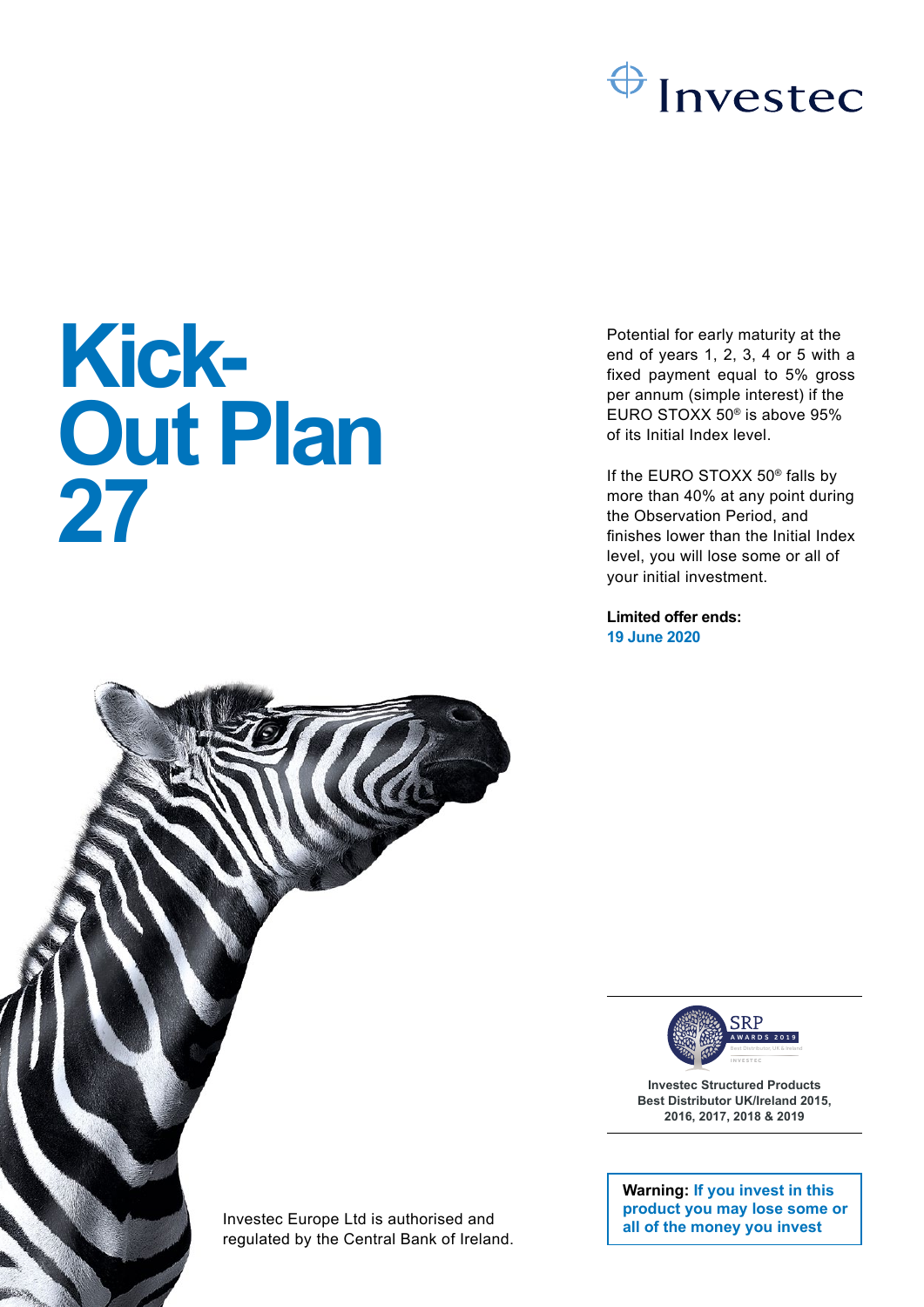## **Contents**

| <b>Key events and dates</b>                                     | $\overline{2}$ |
|-----------------------------------------------------------------|----------------|
| What is the aim of the Investec Kick-Out Plan?                  | 3              |
| <b>Investment Return</b>                                        | 3              |
| <b>Investment Summary</b>                                       | 4              |
| <b>About the Index</b>                                          | 5              |
| What are the risks of the investment?                           | 5              |
| How does the Plan work?                                         | 6              |
| Examples of what you might get back at the end of the Plan Term | 8              |
| <b>How does Collateralisation work?</b>                         | 9              |
| Is this investment right for you?                               | 10             |
| Are there any compensation arrangements in place?               | 10             |
| <b>Application Form</b>                                         | 11             |
| Your questions answered                                         | 15             |
| <b>Terms &amp; Conditions</b>                                   | 20             |

## **Key events and dates**

| <b>Offer Closing Date:</b>   | 19 June 2020        |
|------------------------------|---------------------|
| <b>Start Date:</b>           | <b>26 June 2020</b> |
| <b>Final Valuation Date:</b> | 26 June 2026        |
| <b>Final Maturity Date:</b>  | 10 July 2026        |
| <b>Observation Period:</b>   | 29 June 2020 until  |
|                              | 26 June 2026        |
| <b>Kick-Out Dates:</b>       | <b>28 June 2021</b> |
|                              | <b>27 June 2022</b> |
|                              | 26 June 2023        |
|                              | <b>26 June 2024</b> |
|                              | <b>26 June 2025</b> |

**Warning: In the event the EURO STOXX 50® falls by more than 40% during the Observation Period and finishes lower than the Initial Index level, you will lose some or all of the money you invested.**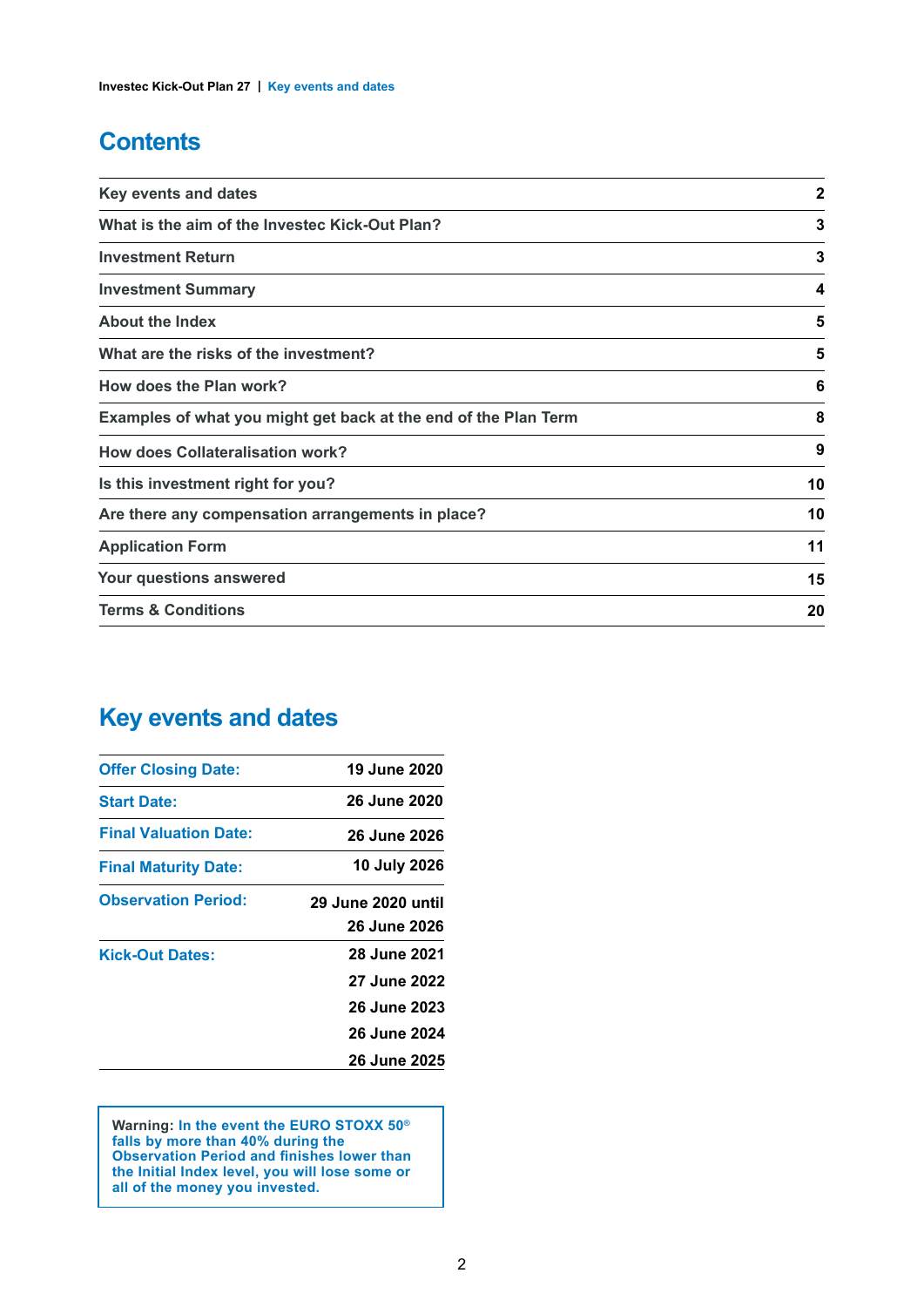## **What is the aim of the Investec Kick-Out Plan?**

The aim is to increase the value of your investment after 6 years, or earlier if the Plan kicks-out. The 'Kick-Out' is an early maturity of the Plan where you will receive back your initial investment and a pre-defined return.

## **Investment Return**

The Plan is designed to repay your initial investment and deliver a return if the EURO STOXX 50® increases over the Observation Period. There is also potential for the Plan to 'Kick-Out' depending on the performance of the EURO STOXX 50® i.e. if the Plan matures early, 100% of your initial investment plus a pre-defined return will be paid out to you.

- If at the end of years 1, 2, 3, 4 or 5 the EURO STOXX 50® is above 95% of the Initial Index Level, the Plan will mature early (Kick-Out) with a fixed payment of 5% per annum not compounded.
- If the Plan does not mature early (Kick-Out) and runs for the full 6 years, the return is 100% of any EURO STOXX 50® growth provided the Final Index Level is above the Initial Index Level.

The Plan aims to return your initial investment at maturity. If the EURO STOXX 50® finishes below its Initial Index Level (closing level of the EURO STOXX 50® on the Start Date), provided the EURO STOXX 50® has not fallen below 60% of its Initial Index Level at any point during the Observation Period, the Plan will return your initial investment at maturity with no growth. However, if the EURO STOXX 50<sup>®</sup> falls below 60% of the Initial Index Level at any point during the Observation Period and finishes lower than the Initial Index Level, your initial investment will be reduced by 1% for every 1% fall in the EURO STOXX 50® .

The Plan is designed to reduce the risk of potential loss to your investment should Investec fail or become insolvent by replacing credit risk to Investec Bank plc with HSBC Bank plc (HSBC). The risk to your investment will be dependent on whether HSBC experiences a Credit Event. For more information on Credit Events please see page 9.

**Warning: Past performance is not a reliable guide to future performance. The value of your investment may go down as well as up.**

**Warning: If there is a Credit Event affecting HSBC you may lose some or all of the money you invest.**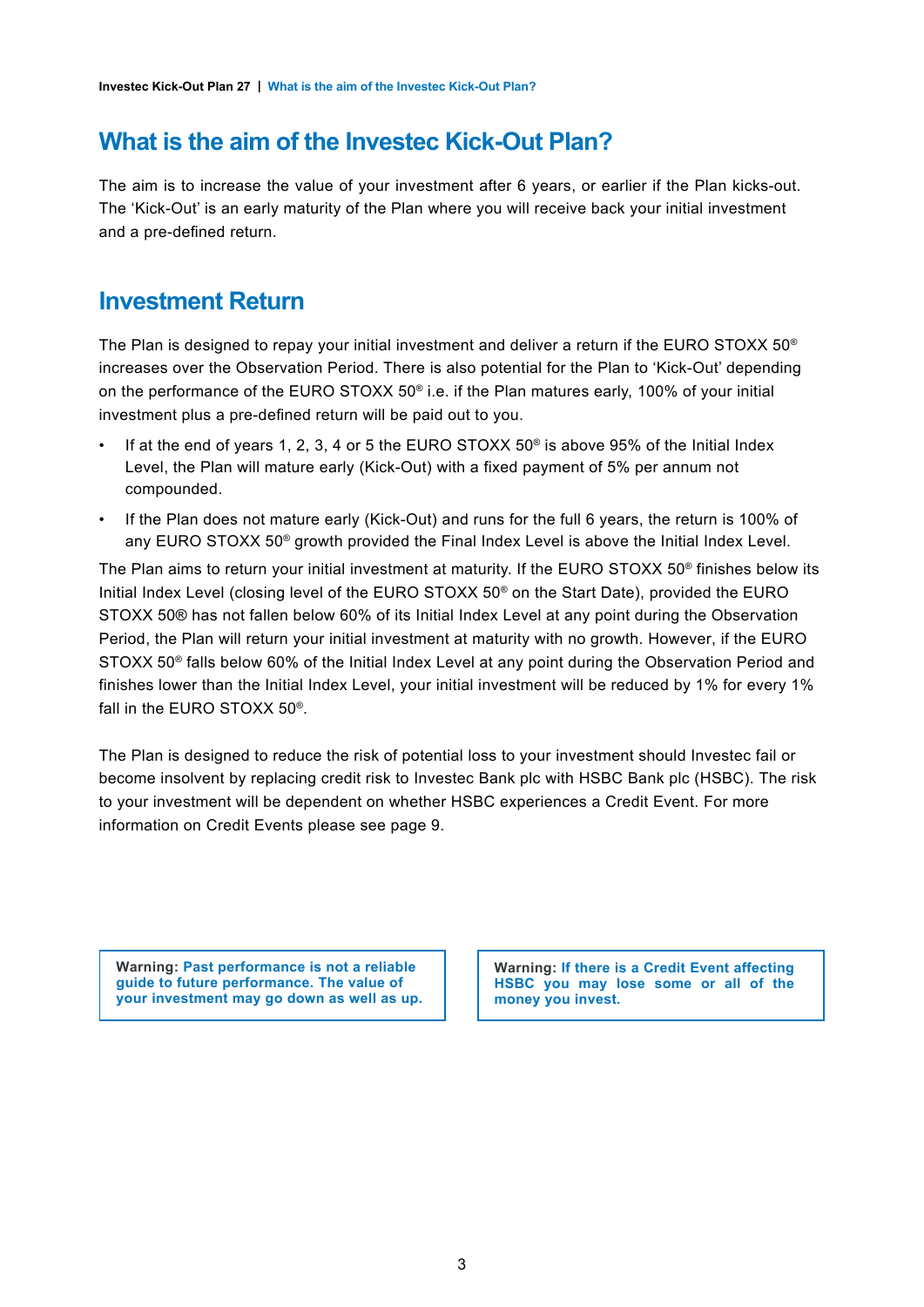## **Investment Summary**

#### **Plan Term**

The investment is for a maximum term of 6 years with the potential to mature early on any Kick-Out Date(s).

#### **Risk to Initial Investment**

Your capital is at risk if HSBC fails or becomes insolvent.

If the EURO STOXX 50<sup>®</sup> falls by more than 40% from the Initial Index Level at any point during the Observation Period and finishes lower than the Initial Index Level, your initial investment will be reduced by 1% for every 1% fall in the EURO STOXX 50® at the end of the Plan Term.

#### **Your commitment**

You must be able to commit a sum of at least  $\epsilon$ 20,000 for the full 6 years. The maximum investment amount is €2,000,000.

#### **Plan overview**

The Plan is designed to repay your initial investment and deliver a return if the EURO STOXX 50® increases over the Observation Period.

There is also potential for the Plan to 'Kick-Out' depending on the performance of the EURO STOXX 50® . This means the Plan matures early, returning your initial investment plus a predefined return.

#### **What are you investing in?**

You are investing in a 6 year securities-based Plan and your money will be used to buy Securities issued by Investec Bank plc. Securities are a type of debt issued by a bank. In effect you are lending money to Investec Bank plc for the duration of the Plan. The Securities are designed to generate the Plan returns and Investec Bank plc is legally obliged to pay to you the Plan returns.

#### **Plan Manager**

The Plan Manager is Investec Europe Limited and its successors assignees and transferee's. Investec Europe Limited is authorised and regulated by the Central Bank of Ireland. The Plan Manager is responsible for the packaging and distribution of the Plan. This includes arranging custody of the Securities on your behalf, communicating with you and paying any proceeds of the Plan to you at maturity.

#### **Issuer**

The issuer of the Securities is Investec Bank plc (incorporated in England and Wales under registered number 00489604), which is authorised by the Prudential Regulation Authority (PRA) and regulated by the Financial Conduct Authority (FCA) and The Prudential Regulation Authority (PRA) registered No. 172330.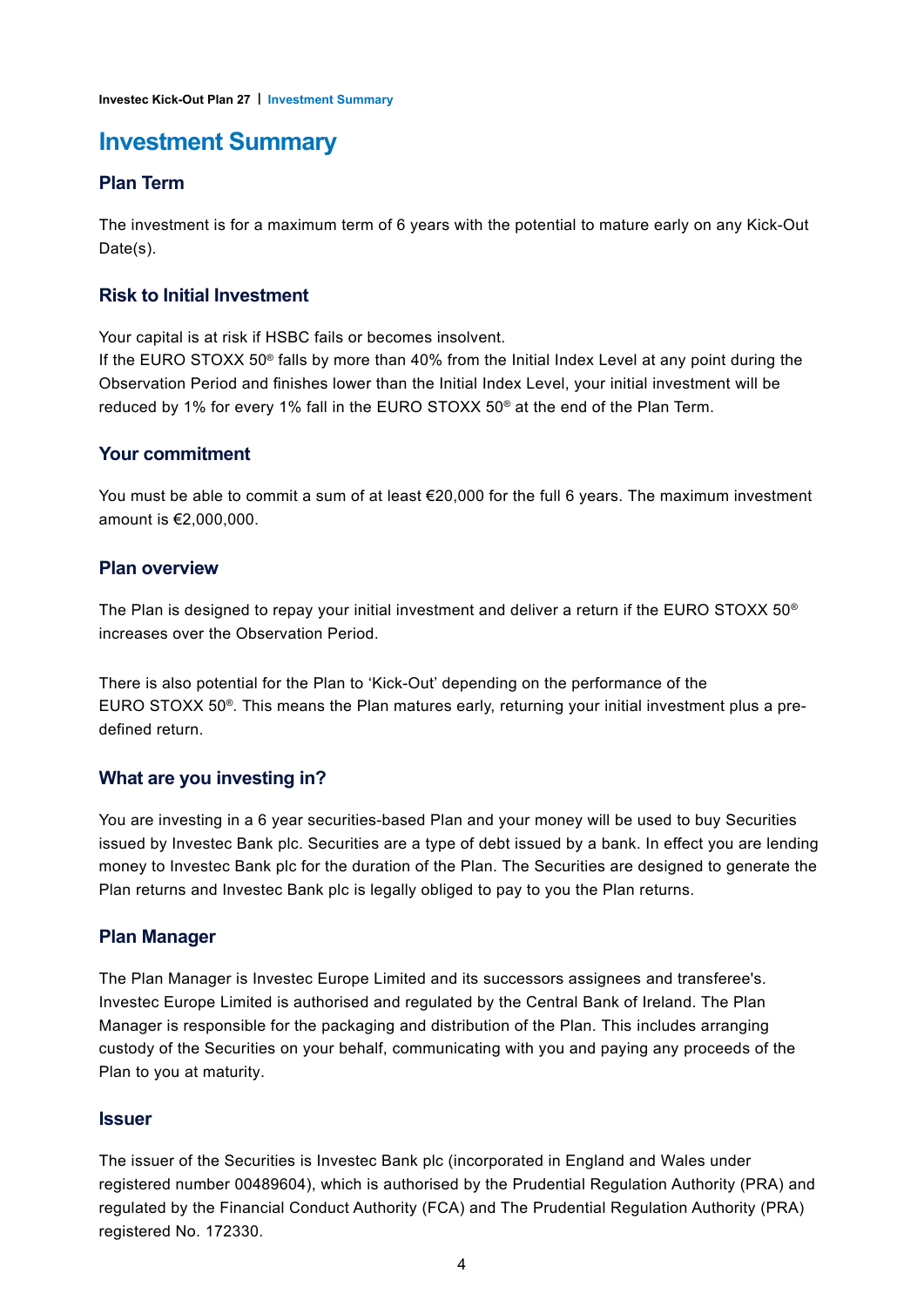## **About the Index**

#### **What is the EURO STOXX 50 Index?**

- The EURO STOXX 50<sup>®</sup> is made up of the 50 largest listed companies in the Eurozone.
- Companies are all established businesses with mostly global operations and markets.

## **What are the risks of the investment?**

- Your initial investment is at risk. If the EURO STOXX 50® falls by more than 40% during the Observation Period and finishes lower than the Initial Index level, you will lose some or all of your money.
- If you redeem your investment before the end of the Plan Term, you may get back less than the amount you originally invested.
- If HSBC experiences a Credit Event:
	- a. your investment will be at risk.
	- b. any payment you receive in relation to your investment linked to HSBC, may be paid at a time which is different to the Final Maturity Date and may be paid at a time which is significantly later. For more information see page 15.
- Inflation may occur over the duration of your investment and if the returns, if any, on your investment are lower than the rate of inflation this will reduce what you could buy in the future.
- The past performance of the EURO STOXX 50® is not necessarily an indication of its future performance.
- The tax treatment of the Plan could change at any time and any tax benefits to you may depend on your individual circumstances. There is always a risk that changes to taxation which could affect the tax treatment of the Plan could be applied retrospectively.
- A plan such as this does not guarantee immediate access to cash without penalty in the event that you require this during the Plan Term. The Plan is not appropriate if you need income from your investment during the Plan Term, or you require access to your initial investment within the 6 years.
- If Investec fails or becomes insolvent (i.e. goes bankrupt or similar) you must rely on the Collateral for the return of your investment. For more information see page 9.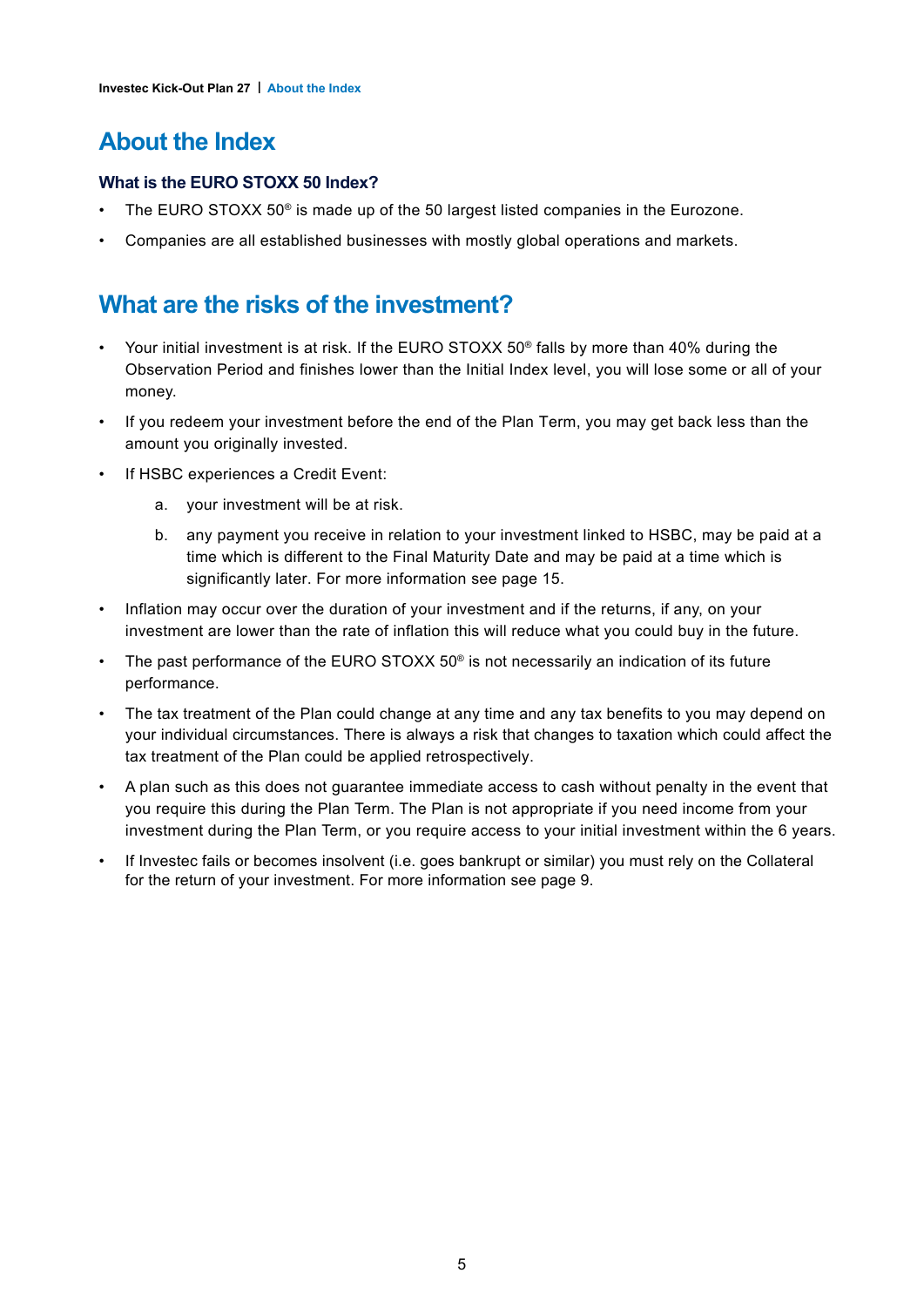## **How does the Plan work?**

**The diagram below illustrates the potential returns for investors in the plan:**

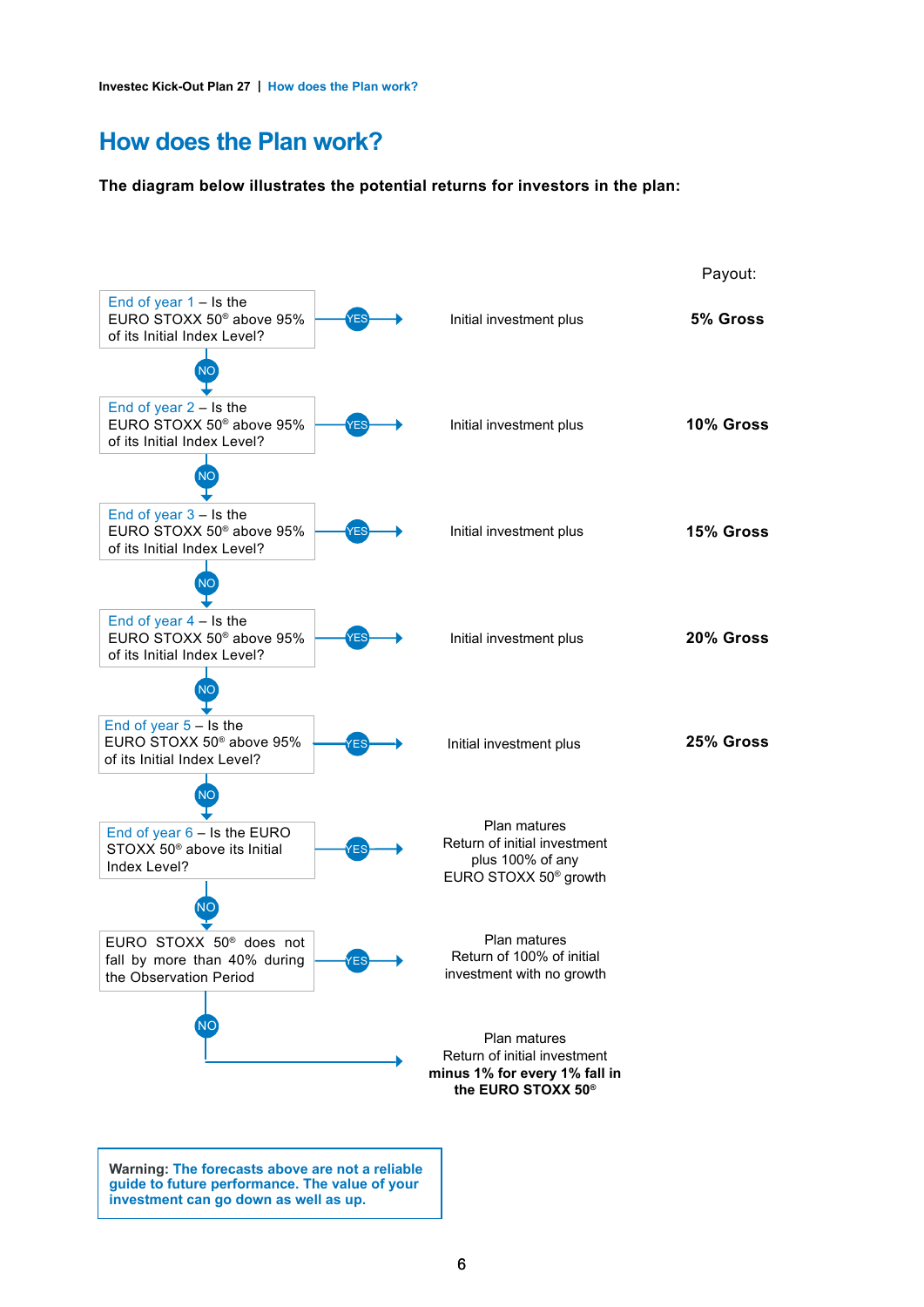#### **Early Maturity (Kick-Out)**

At the end of years 1, 2, 3, 4 or 5 if the Kick-Out Level is above 95% of the Initial Index Level the Plan will mature early and you will receive back your initial investment plus 5% gross after year 1, 10% gross after year 2, 15% gross after year 3, 20% after year 4, 25% after year 5 otherwise the Plan will continue until the Final Maturity Date.

The Kick-Out Dates are 28 June 2021, 27 June 2022, 26 June 2023, 26 June 2024 and 26 June 2025

#### **Maturity after 6 years**

If the Plan continues to the end of year 6, the closing level of the EURO STOXX 50® is used to calculate the Final Index Level (closing level of the EURO STOXX 50® on 26 June 2026).

- If the Final Index Level is higher than the Initial Index Level, you will receive back your initial investment plus 100% of any EURO STOXX 50® growth.
- If the Final Index Level is lower than the Initial Index Level, you will receive back your initial investment with no additional return, as long as the closing level of the EURO STOXX 50® has not fallen by more than 40% from the Initial Index Level during the Observation Period.
- If the Final Index Level is lower than the Initial Index Level and the EURO STOXX  $50^{\circ}$  has fallen by more than 40% from the Initial Index Level during the Observation Period, then your initial investment will be reduced by 1% for every 1% fall (including partial percentages). During the Observation Period only the closing level of the EURO STOXX 50® as published daily is used to determine whether the 40% fall has occurred.

**Warning: Past performance is not a reliable guide to future performance. The value of your investment can go down as well as up.**

**Warning: If there is a Credit Event affecting HSBC you may lose some or all of the money you invested**

**Warning: Deductions for charges and expenses are not made uniformly throughout the life of the product but are loaded disproportionately onto the early period.**

**Warning: The Plan Term is 6 years. There is no guarantee that the EURO STOXX 50® will have appreciated so as to generate a positive return.**

**Warning: In the event the EURO STOXX 50® falls by more than 40% during the Observation Period and finishes lower than the Initial Index Level, you will lose some or all of the money invested.**

**Warning: The Plan does not provide any regular income, it is therefore not suitable for investors who need to take a regular income from their investment and is suitable only as a capital growth investment.**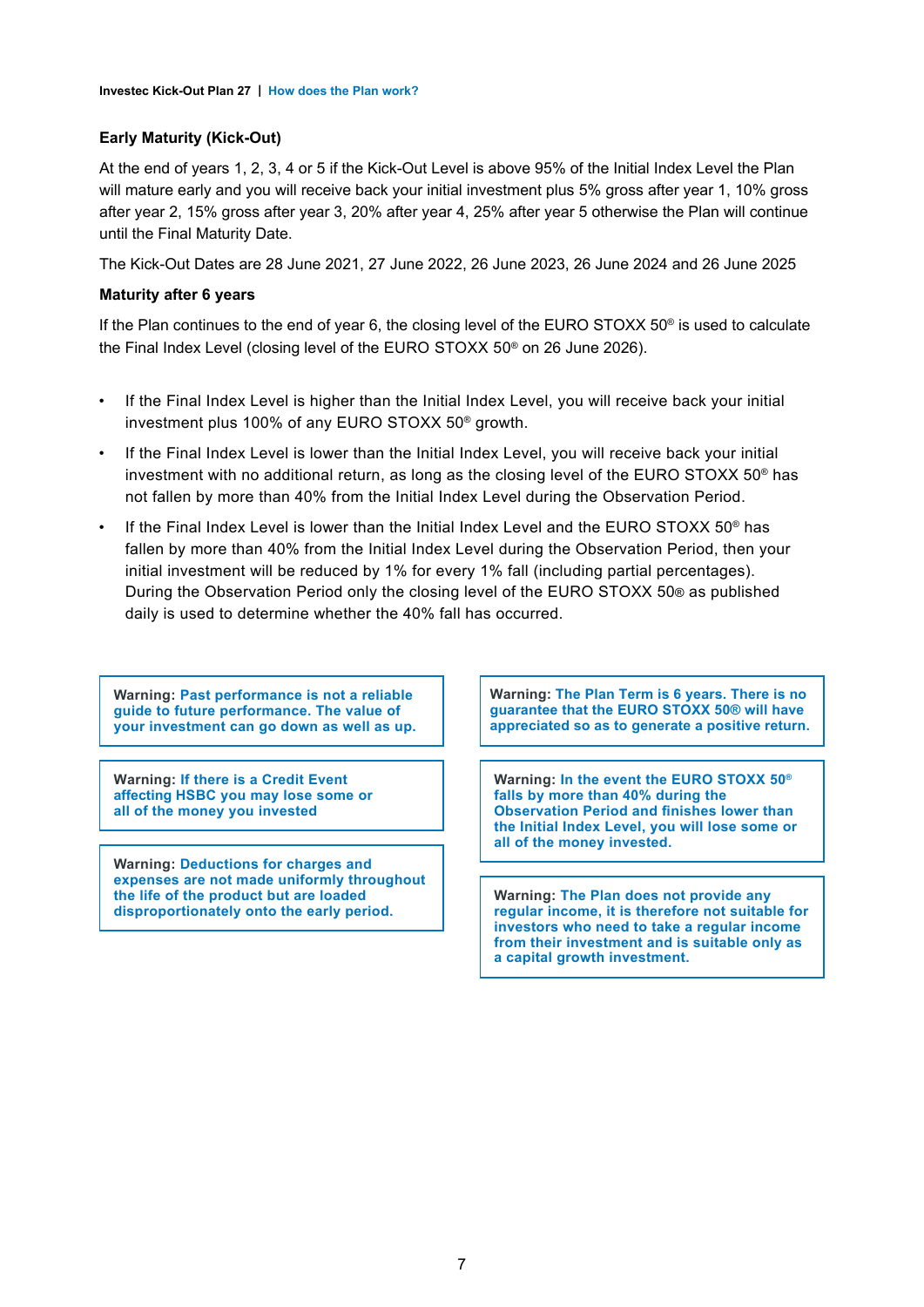## **Examples of what you might get back at the end of the Plan Term**

The table below shows examples of maturity proceeds, based upon an initial investment of €100,000, if the Plan runs the full 6 years. The exact return you receive will be dependent on the amount you invest and EURO STOXX 50® performance.

| <b>EURO STOXX 50<sup>®</sup></b><br>performance at maturity<br>(compared to the Initial Index Level) | <b>EURO STOXX 50<sup>®</sup></b><br>DOES NOT fall by more than 40%<br>during the Observation Period | <b>EURO STOXX 50<sup>®</sup></b><br>DOES fall by more than 40%<br>during the Observation Period |
|------------------------------------------------------------------------------------------------------|-----------------------------------------------------------------------------------------------------|-------------------------------------------------------------------------------------------------|
| 100% higher                                                                                          | €200,000                                                                                            | €200,000                                                                                        |
| 45% higher                                                                                           | €145,000                                                                                            | €145,000                                                                                        |
| 1% higher                                                                                            | €101,000                                                                                            | €101.000                                                                                        |
| No change                                                                                            | €100,000                                                                                            | €100,000                                                                                        |
| 1% lower                                                                                             | €100,000                                                                                            | €99,000                                                                                         |
| 35% lower                                                                                            | €100,000                                                                                            | €65,000                                                                                         |
| 100% lower                                                                                           | Not applicable*                                                                                     | €0                                                                                              |

\*The EURO STOXX 50® being 100% lower at maturity means that it would have fallen by more than 40% during the Observation Period, therefore this scenario is not possible.

All maturity proceeds are subject to the creditworthiness of HSBC. In the event that HSBC is unable to fulfil its obligations, you may lose some or all of your investment.

**Warning: The forecasts above are not a reliable guide to future performance. The value of your investment can go down as well as up.**

**Warning: If there is a Credit Event affecting HSBC you may lose some or all of the money you invested**

**Warning: If you invest in the Plan you could lose 100% of the money you invest.**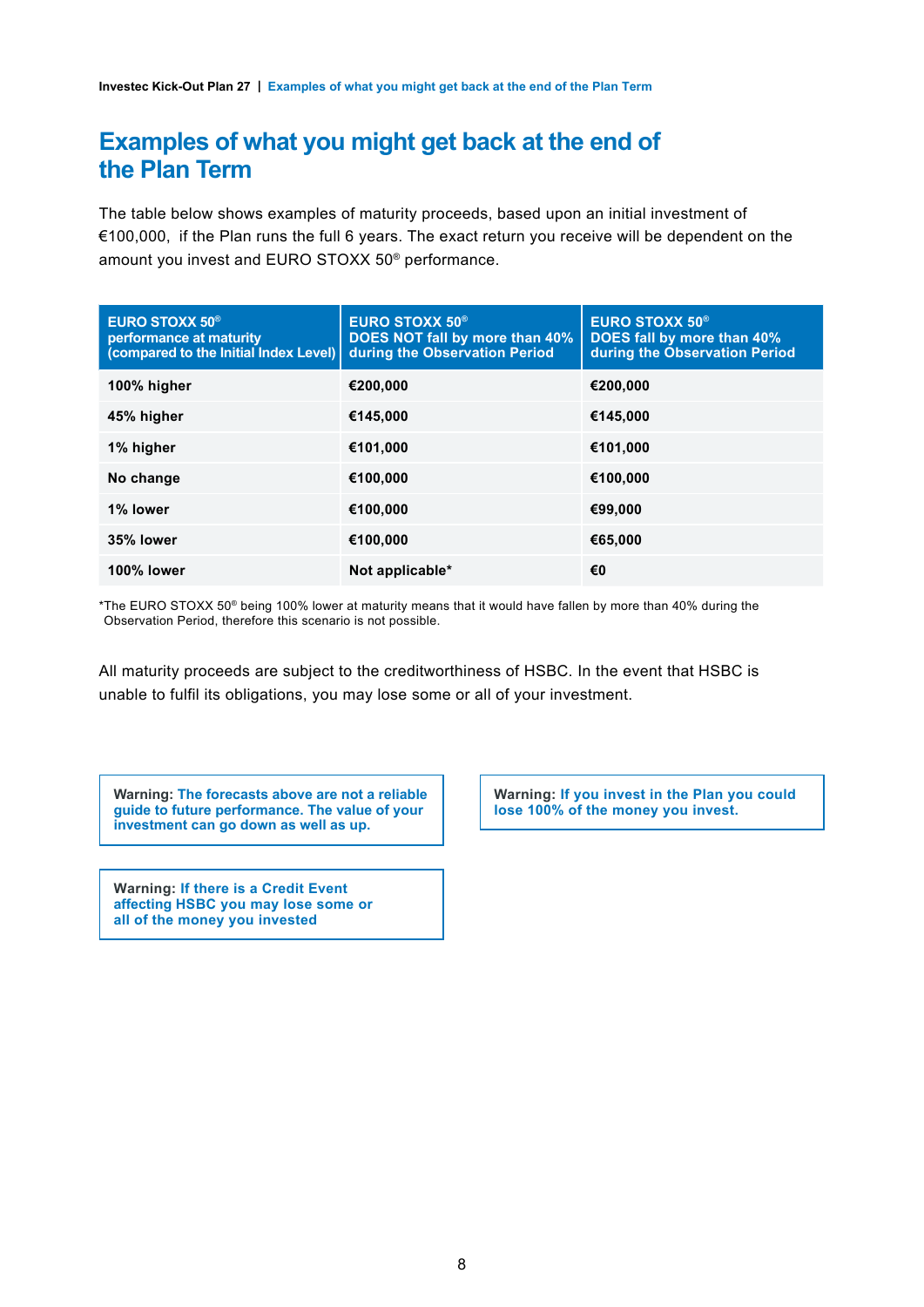**Investec Kick-Out Plan 27 | How does Collateralisation work?**

## **How does Collateralisation work?**

The Kick-Out Plan 27 is designed to reduce the risk of potential loss to your investment in the event that Investec fails or becomes insolvent. The risk to your investment will instead be subject to whether HSBC experiences a Credit Event.

#### **Protection of your investment against the insolvency of Investec**

Protection of your investment against the insolvency of Investec is achieved by the existence of a portfolio of Government debt, cash and/or securities issued by HSBC.

This portfolio is called the 'Collateral'. The Collateral is kept to the same value as the relevant Plan by Investec and is held by a Custodian. If Investec fails or becomes insolvent the Collateral may be sold and used to pay back the value of the Plan at that time.

#### **What is a Credit Event?**

A Credit Event occurs when a financial institution:

- becomes insolvent, or
- defaults on its payment obligations, or
- experiences a restructuring of its debt obligations in a manner that is detrimental to creditors, or
- is the subject of governmental intervention.

#### **The Collateralised Plan - Credit Event of HSBC**

Your investment is linked to HSBC. If HSBC experiences a Credit Event all of your initial investment will be at risk. HSBC has a Credit rating of Aa3 (negative outlook) from Moody's Investor Service Limited, AA- (negative outlook) from Fitch Ratings and A+ (stable outlook) from Standard and Poors. These ratings are correct as at 15 May 2020. Source: Bloomberg.

For more information on how this works see 'What happens to my money if HSBC experiences a Credit Event?' on page 15.

HSBC has not sponsored or endorsed the Plan or the Securities in any way, nor have they undertaken any obligation to perform any regulated activity in relation to the Plan or Securities.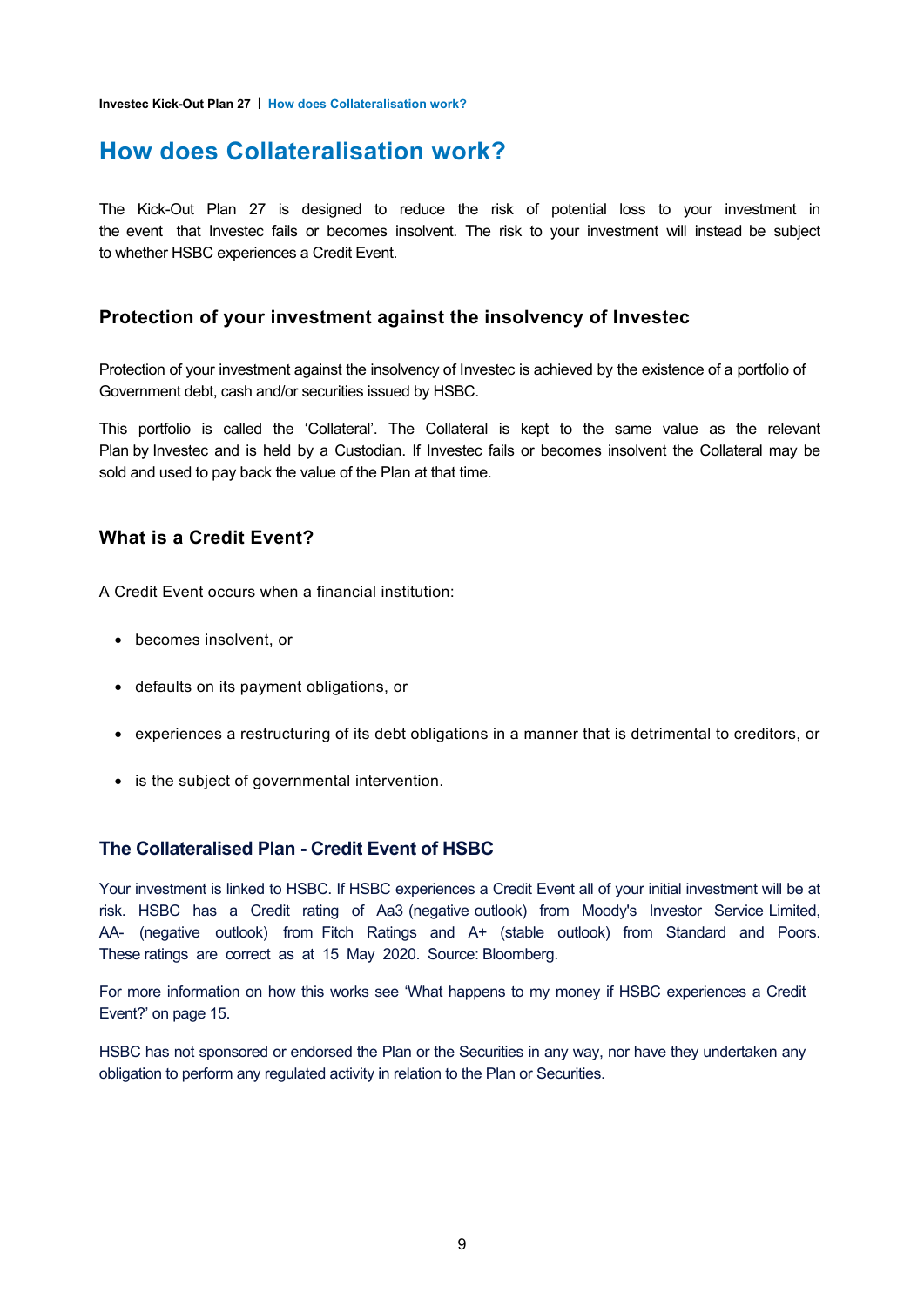## **Is this investment right for you?**

#### **This investment may be right for you if:**

- You are prepared to risk losing some or all of your initial investment.
- You are looking for an investment linked to the performance of stock markets.
- You do not need access to your money over the next 6 years.
- You have a minimum of €20,000 to invest.

#### **This investment may not be right for you if:**

- You want a regular income and dividends.
- You may need immediate access to your money before maturity.
- You cannot commit to the full 6 year Plan Term.
- You want a guaranteed return on your investment.
- You want to add to your investment on a regular basis.
- You do not want a credit exposure to HSBC.

## **Are there any compensation arrangements in place?**

If Investec Bank plc (as issuer of the Securities) fails or becomes insolvent, it is highly unlikely that you would be covered by the Financial Services Compensation Scheme (FSCS) because you are investing in a securities-based Plan rather than a deposit-based Plan.

There are exceptional circumstances under which you could be covered (subject to eligibility), for example if Investec Bank plc acting as the Issuer of the Securities were found to have been in breach of Financial Conduct Authority (FCA) or Prudential Regulation Authority (PRA) rules.

Investec Europe Limited is a member of the Investor Compensation Scheme (ICS). Compensation may be payable to eligible investors where money or investment instruments owed or belonging to clients and held, or in the case of investment instruments, administered or managed by the firm, cannot be returned to those clients for the time being and there is no reasonably foreseeable opportunity of the firm being able to do so.

Details of limits and eligibility under the ICS are available from us on request or at the ICS's official website at: www.investorcompensation.ie.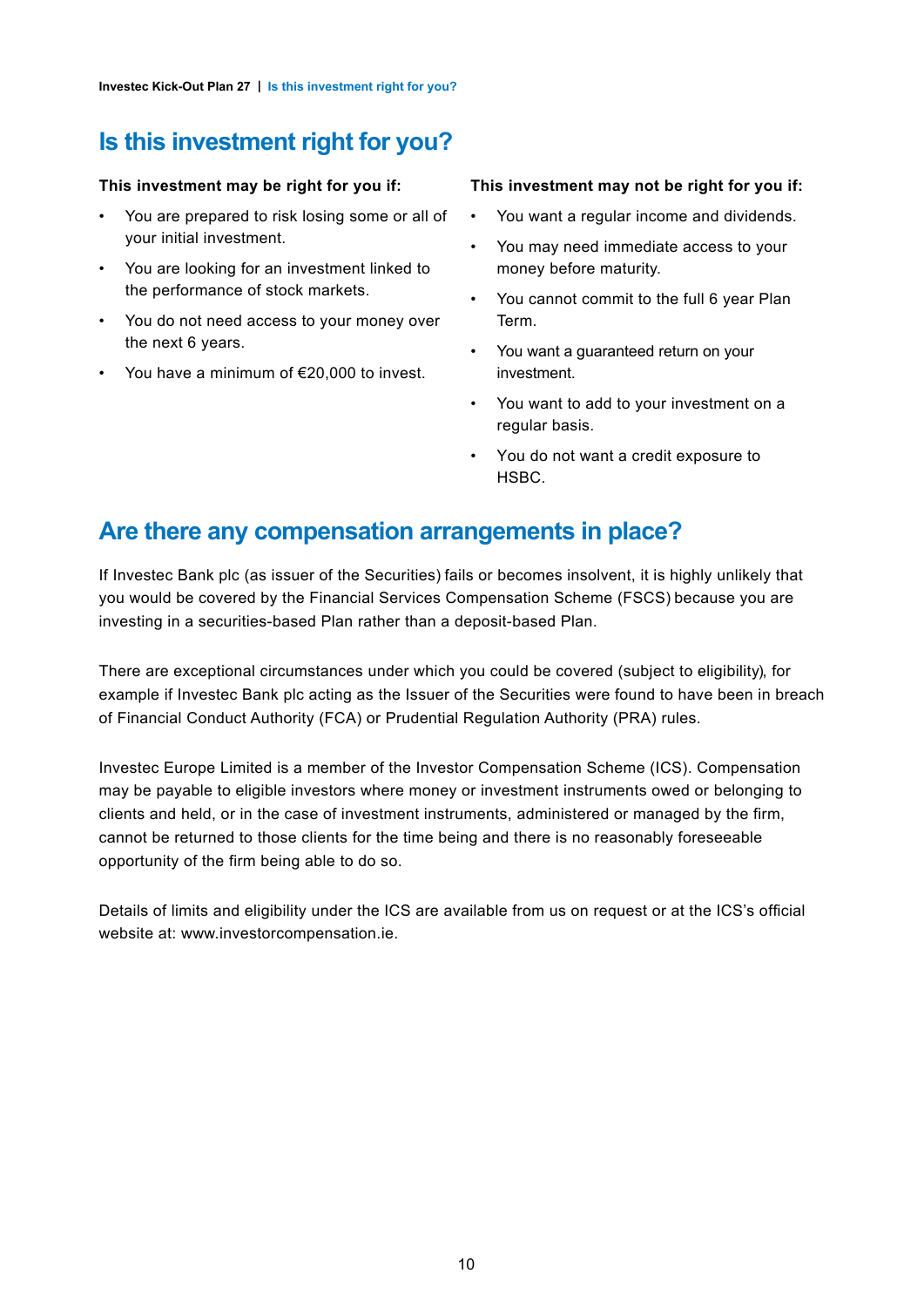## **Application Form**

Please complete in BLOCK CAPITALS. Prior to any transaction being entered into, a completed Application Form, together with the relevant documentation as specified in the Terms & Conditions must be received.

I/We hereby apply for Investec Kick-Out Plan 27 in the name(s) of:

| <b>Primary Applicant:</b>                                                                                                                                         |                                     |
|-------------------------------------------------------------------------------------------------------------------------------------------------------------------|-------------------------------------|
| *(Mandatory)<br>Date of Birth:<br>$\prime$<br>$\prime$                                                                                                            | PPS Number:                         |
| Address:                                                                                                                                                          |                                     |
|                                                                                                                                                                   |                                     |
|                                                                                                                                                                   |                                     |
| Nationality:                                                                                                                                                      |                                     |
| *Tel (Mobile):                                                                                                                                                    | Tel (Home):                         |
| *Email:                                                                                                                                                           | *(required for online registration) |
| Occupation:                                                                                                                                                       |                                     |
| Source of wealth: Please provide specific information about how your money has been generated.<br>For example, through savings, the sale of assets or inheritance |                                     |
| <b>Secondary Applicant:</b>                                                                                                                                       |                                     |
| Date of Birth:<br>*(Mandatory)<br>$\prime$<br>$\prime$                                                                                                            | PPS Number:                         |
| Address:                                                                                                                                                          |                                     |
| Nationality:                                                                                                                                                      |                                     |
| *Tel (Mobile):                                                                                                                                                    | Tel (Home):                         |
| *Email:                                                                                                                                                           | *(required for online registration) |
| Occupation:                                                                                                                                                       |                                     |
| Source of wealth: Please provide specific information about how your money has been generated.<br>For example, through savings, the sale of assets or inheritance |                                     |
| I/We wish to invest €                                                                                                                                             | in the Plan (€20,000 min).          |
| Please tick the appropriate box:<br>Pension<br>Investment Type:<br>Personal<br><b>EFT</b><br>Funds transfer to Investec via:                                      | Company<br>Other                    |

continued overleaf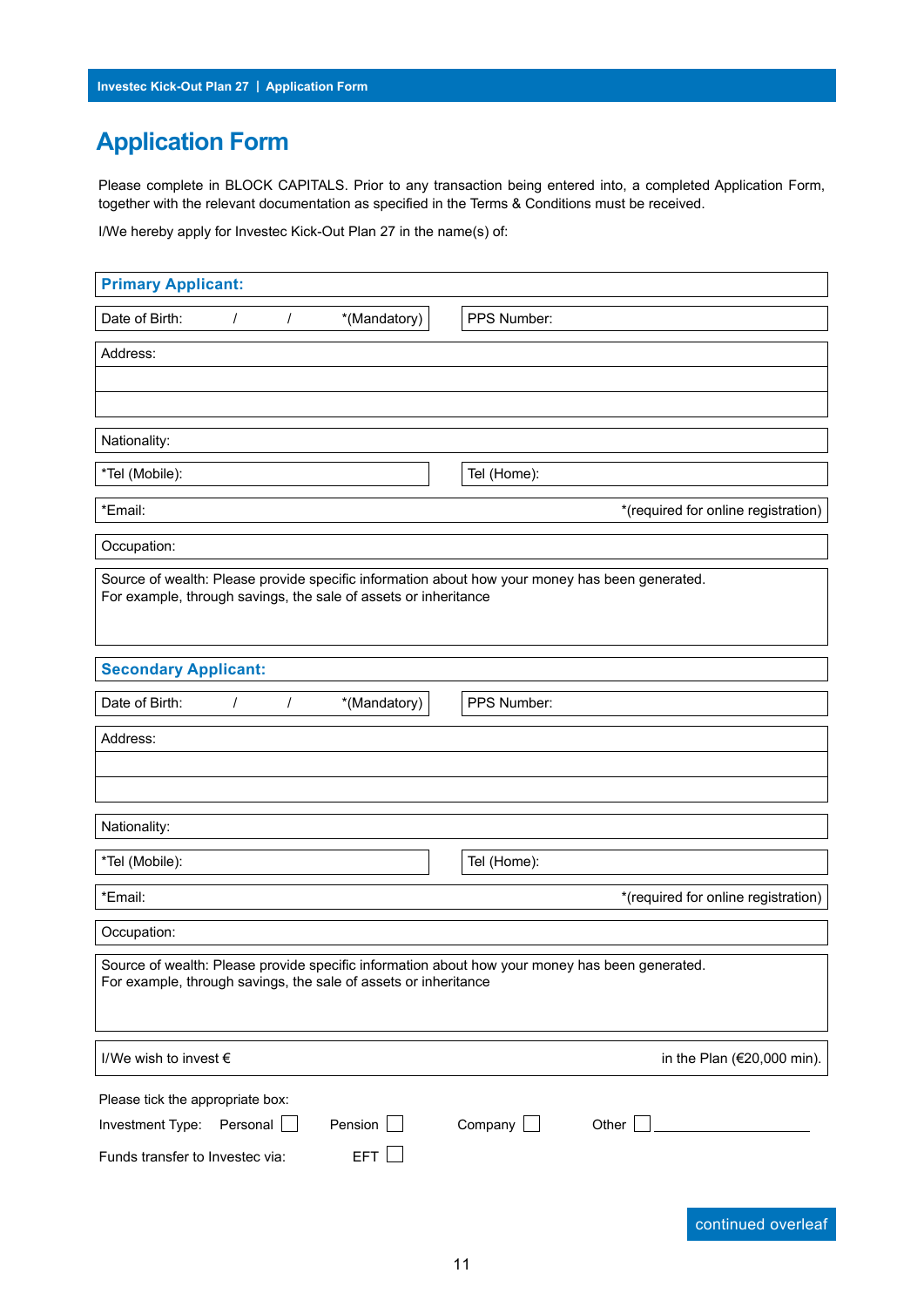## **Tax Self-Certification Form**

We are obliged under Section 891e, Section 891f and Section 891g of the Taxes Consolidation Act 1997 (as amended) and regulations made pursuant to those sections to collect certain information about each account holders tax arrangements.

Please note that in certain circumstances we may be legally obliged to share this information, and other financial information with respect to an investor's interests with relevant tax authorities. For further information on Foreign Account Tax Compliance Act (FATCA) or Common Reporting Standard (CRS) please refer to Irish Revenue website at http://www.revenue.ie/en/business/aeoi/index.html or the following link:

http://www.oecd.org/tax/automatic-exchange/common-reportingstandard/ in the case of CRS only.

Country of Birth\*: Country of Birth\*:

#### Information required for FATCA Purposes

Please tick the appropriate box:

Are you a citizen, or resident for tax purposes, of the United States of America.

Primary Applicant:  $\Box$  Yes  $\Box$  No

Secondary Applicant: Yes No

If the answer to either of the above questions is Yes, you must provide us with a completed W9 Form in respect of each applicable customer.

If you answered yes to either of the above questions, please provide your US TIN number.

US TIN number:

 As this Plan is not available to US Persons please contact us if you are completing your US TIN above to confirm your eligibility for the Plan.

#### Information required for Common Reporting Standard Purposes

For Common Reporting Standard purposes, are you a resident of any country or territory other than Ireland for tax purposes?

Primary Applicant: Yes No

Secondary Applicant: Yes No

If Yes, please provide below of all countries/territories in which you are resident (mandatory) and please provide the relevant Tax Identification Number(S) (TIN).

Primary Applicant: Country/Territory

Tax Identification Number:

Secondary Applicant: Country/Territory

Tax Identification Number:

#### **Primary Applicant Secondary Applicant**

Place of Birth\*: Place of Birth\*:

\*(Mandatory) \*(Mandatory)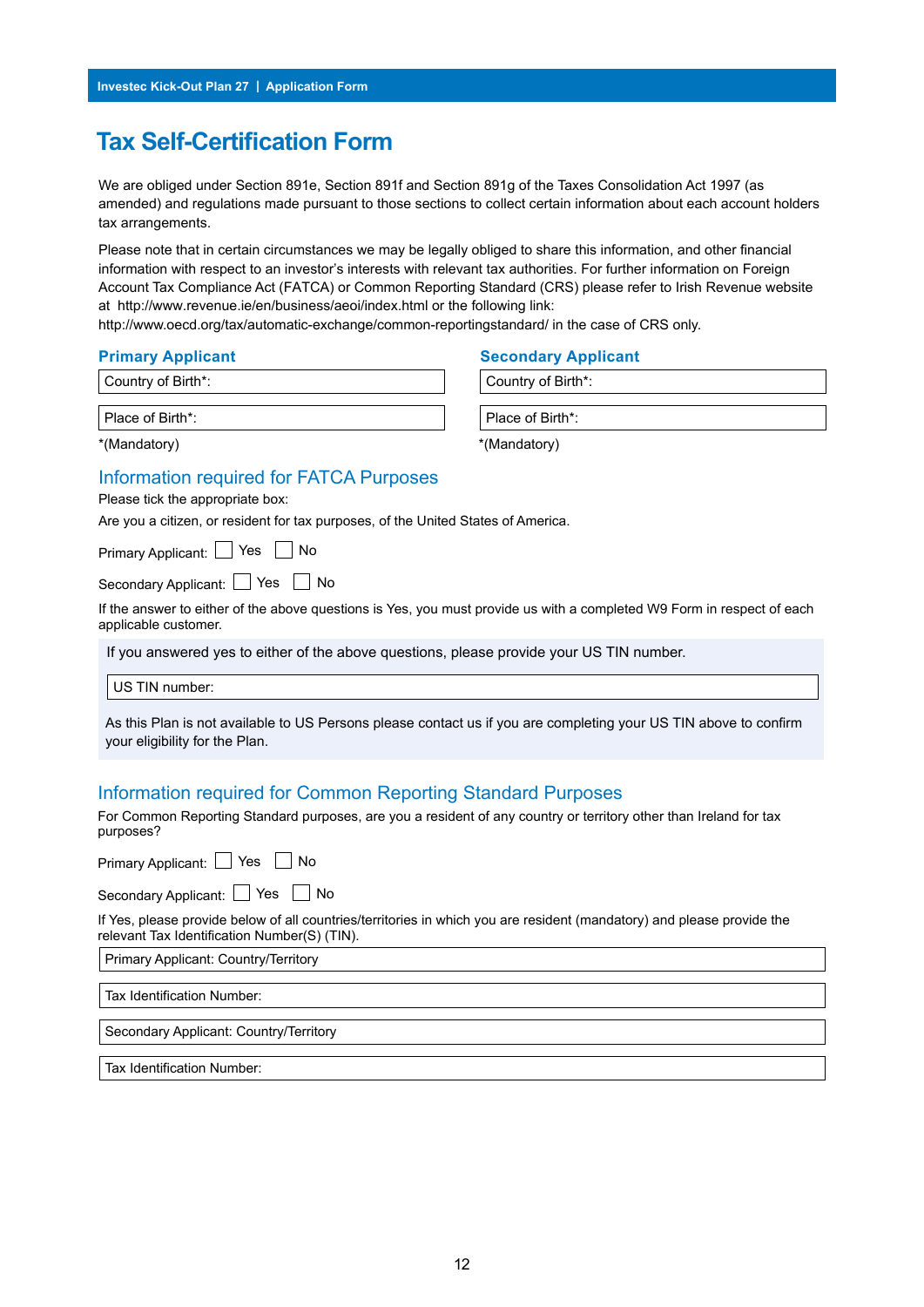#### Designated Bank Account (Mandatory)

Please complete your nominated bank account details below. This must be an account in your sole/joint name(s). Transfers to other parties are not permitted.

| Bank Name: |  |  |
|------------|--|--|
| Address:   |  |  |
|            |  |  |
|            |  |  |
|            |  |  |

#### **Declaration**

I/We acknowledge that I/we have requested information on the Investec Kick-Out Plan and confirm that I/we have been advised by an authorised investment intermediary in respect of the Investec Kick-Out Plan. I/We confirm that the Plan Manager has not sought and I/we have not provided nor do I/ we wish to provide the Plan Manager with any information in respect of my/our financial history and investment objectives to determine the suitability of this investment for my/our purposes and further confirm that I/we have not sought or received any advice from the Plan Manager in respect of the Plan. I/We further understand that the Plan Manager is not required to and has not determined the suitability of this investment for our/my purposes. I/We understand that investments may fall as well as rise in value.

I/We declare that (i) the details above are correct, that (ii) I/we are over 18 and confirm that I/we have read, understand and accept the Terms & Conditions on the Plan set out in this brochure, the Investec Europe Limited General Terms of Business (as may be amended from time to time) and the Distance Marketing Statement which are available at www.investec.ie.

I/We understand that the investment will not be deemed to have been made until the application has been accepted and that, if and when accepted, the investment will commence on 26 June 2020.

I/We agree that Investec Europe Limited may hold Client Money/Client Financial Instruments in a client asset account with an eligible custodian in a Third Country where necessary. I/We understand that the Base Prospectus is available to me/ us for review and or to receive a copy.

I/We declare that I/we am/are an Irish Resident(s). I/We declare that I/we am/are not a U.S. Person(s) or acting on

behalf of a U.S. Person(s). I/We undertake to advise Investec Europe Limited promptly of any change in circumstances which causes the information

This section must be completed by all applicants.

Have you received a personal recommendation from your financial adviser to invest in the Plan(s) selected?  $\Box$  Yes  $\Box$  No

If 'Yes', please insert name of adviser below.

If 'No' please contact Investec Europe Limited as this investment may not be suitable for your needs.

#### **Adviser Name:**

Signatures to Application Form

| <b>Primary signature:</b>   | Date: |
|-----------------------------|-------|
| <b>Secondary signature:</b> | Date: |

#### **For Intermediary Use**

**Name of Intermediary: Signature:** 

**Intermediary Code: Date: Date:** 

| Payee's Reference (if any): |  |
|-----------------------------|--|
|                             |  |
| IBAN:                       |  |
| Payee's Name(s):            |  |
| Sort Code:                  |  |
| Account Number:             |  |

contained herein to become incorrect or incomplete and to provide Investec Europe Limited with any updated declaration within 30 days of such a change in circumstances.

I/We are aware that in certain circumstances Investec Europe Limited will be obliged to share this information with Irish tax authorities, who may pass it on to other tax authorities. I/We declare that the information provided in this form is, to the best of my knowledge and belief, accurate and complete.

## Data Protection Notice

I/We declare

- (i) that information provided by me/us will be treated as confidential and will be retained for the purpose of processing my/our application for investment and administering any resulting service;
- (ii) that the Plan Manager may use the information provided for the purposes of informing me/us of products and services that may be of interest;
- (iii) that personal information may be transferred outside the European Economic Area, within the Investec group, to countries, such as South Africa;
- (iv) that I/we have the right to receive a copy of all personal data held by the Plan Manager following a written request, and to have any inaccuracies in that personal data corrected, for which a fee may be charged; and
- (v) that I/we understand that if I/we open the Plan through an intermediary appointed by the Plan Manager the intermediary will be able to view my/our Plan Details as per the terms of their appointment with the Plan Manager and may be copied on all correspondence sent by the Plan Manager to me/us relating to my/our Plan. I/We further understand that once my/our plan reaches maturity, the Plan Manager is authorised to act on instructions provided solely by the intermediary, including making an electronic transfer to an account nominated by me/us.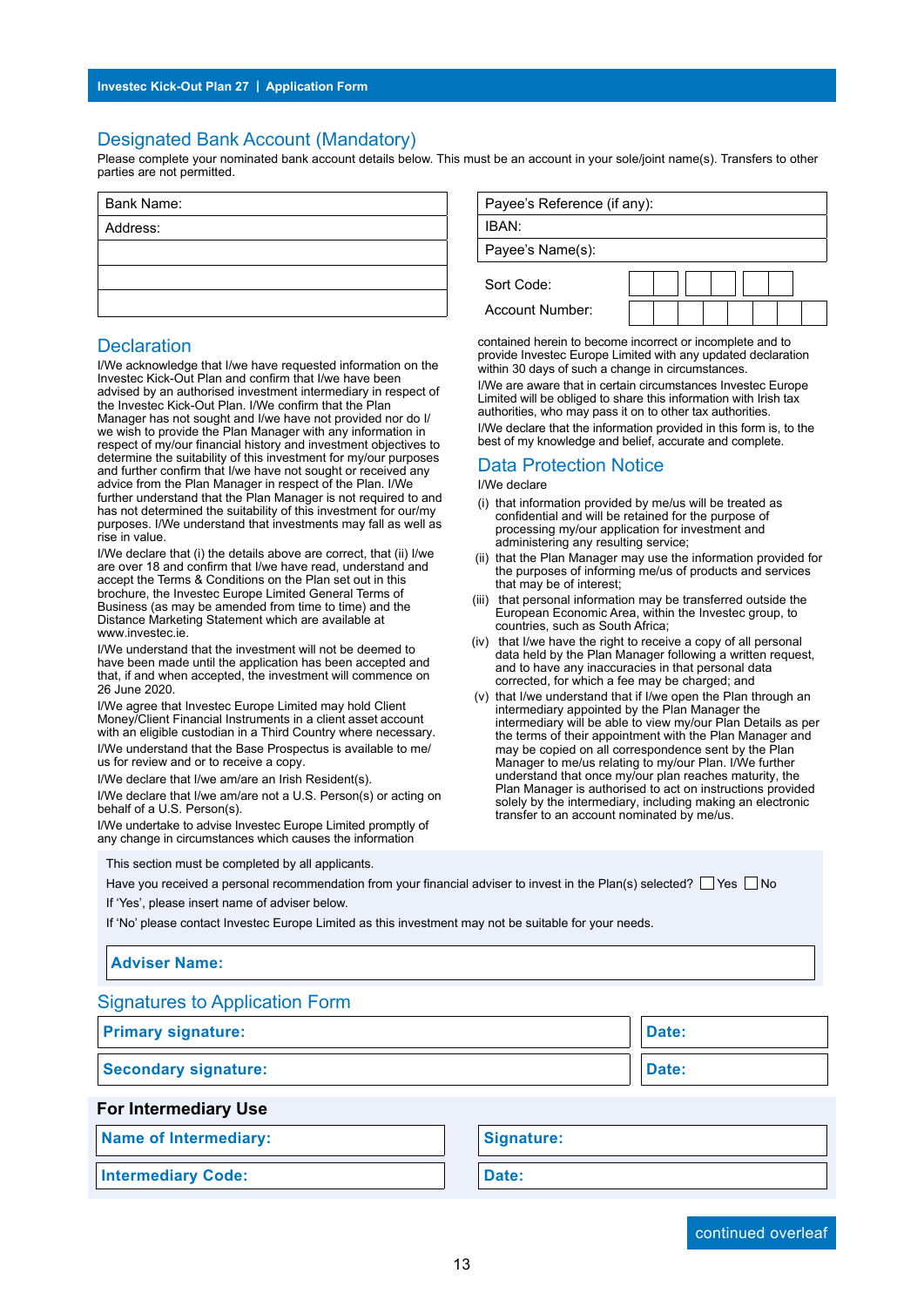### **Investment Check List For Each Individual Investor**

Please complete the attached Application Form in full. The intermediary declaration on the Application Form should only be completed by your intermediary.

Please include 1 certified Photo ID such as a valid Driving License or a valid Passport. The photo, government/ document number and the entire document must be visible and also clearly legible. The document must be in date, the photo must be clear and recognisable and the name must correspond exactly to the name on the Application Form.

Include an original or certified Address Verification such as a utility bill or bank statement. This must be current and within the last 6 months and the addresses must correspond exactly to the address on the Application Form.

 $\Box$  Include certified evidence of your PPS number (optional), such as a certified copy of a pay slip, tax free allowance, tax rebate or revenue correspondence. The PPS Number must match the number provided on the Application Form.

Please return all of the above to Investec Europe Limited prior to the closing date.

**Warning: The Plan Term is 6 years. There is no guarantee that the EURO STOXX 50® will have appreciated so as to generate a positive return.**

**Warning: Past performance is not a reliable guide to future performance. The value of your investment may go down as well as up.** **Warning: In the event the EURO STOXX 50® falls by more than 40% during the Observation Period and finishes lower than the Initial Index Level, you will lose some or all of the money you invested.**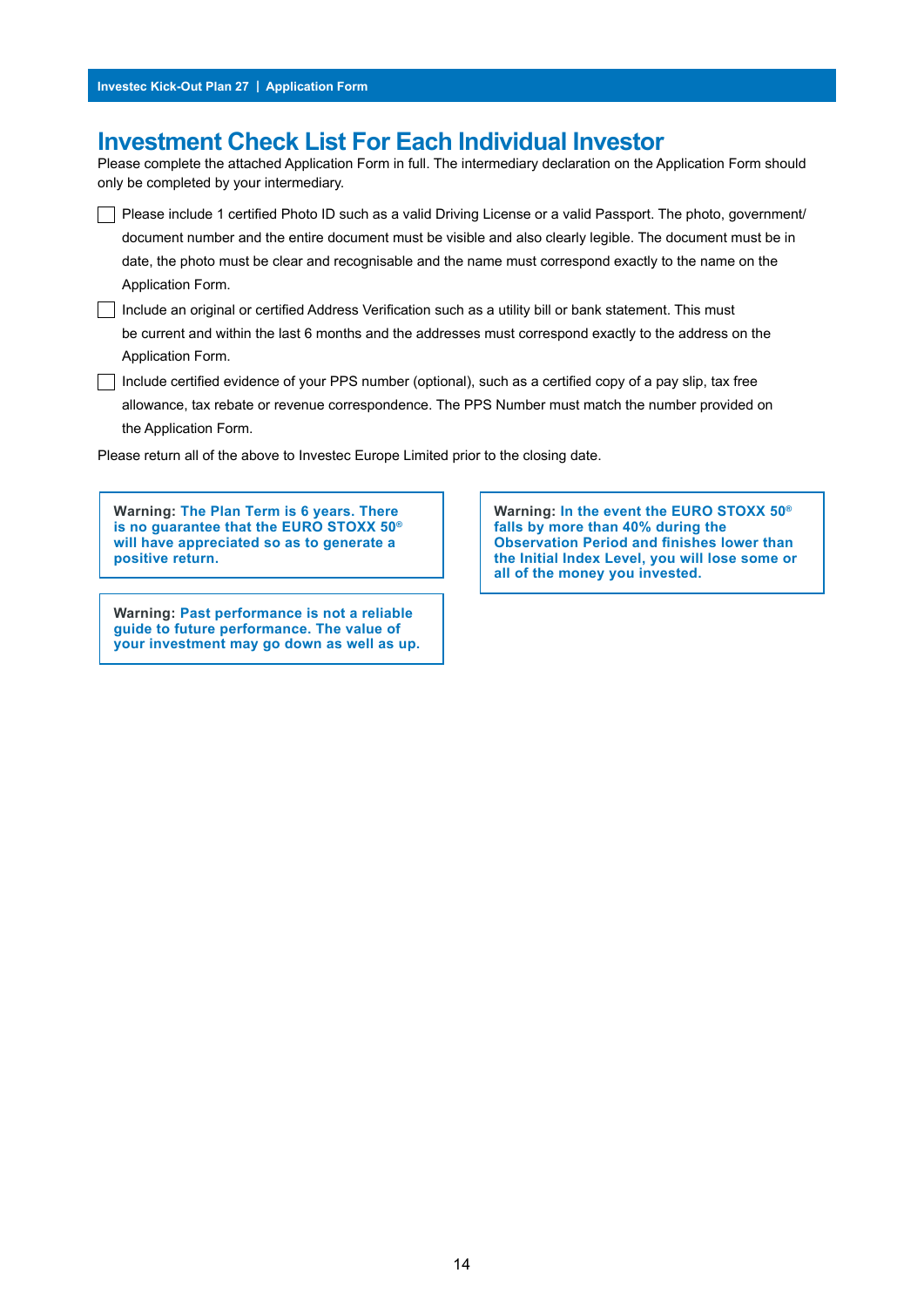## **Your questions answered**

#### **Plan information**

#### **Q: What happens to my money if Investec Bank plc fails or becomes insolvent?**

A: If Investec Bank plc fails or becomes insolvent (i.e. goes bankrupt or similar), the Collateral could be accessed and used to protect the investment value at that time, however, the amount available will depend on the value of the Collateral at the time.

#### **Q: What happens to my money if HSBC experiences a Credit Event?**

- A: If HSBC experiences a Credit Event you could lose some or all of your money. The amount you receive will be calculated by Investec multiplying the Value by the recovery rate. Below is an example of how the process could work, based on an investment of €20,000.00.
	- › The Value of the Securities is determined to be 80%, reflecting a deterioration in market conditions at the time.
	- › The recovery rate of HSBC is determined to be 50%, either via the auction final price or Market Value.
	- $\rightarrow$  Investec will then multiply the Value by the recovery rate, therefore in this example you would receive back  $80\% \times 50\% = 40\%$  of the €20,000.00 invested, this would equate to €8,000.00.

#### **Q: How is the recovery rate calculated?**

A: The amount payable in respect of the Credit Event in relation to HSBC will be linked to a recovery rate determined by an auction coordinated by the International Swaps and Derivatives Association Inc. (ISDA) in respect of certain senior, unsecured debt obligations of HSBC. Details of ISDA auctions can be obtained on ISDA's website www.isda.org

The amount payable following a Credit Event of HSBC would be determined as follows:

- › Upon experiencing a Credit Event, Investec will determine the fair and reasonable Value of the Securities. This determination will include factors such as the performance of the EURO STOXX 50® up to the date on which HSBC experienced the Credit Event.
- › Investec will then determine the recovery rate, which will be either the ISDA auction final price or the Market Value.

The ISDA Auction Final Price will be used:

- › If ISDA makes an announcement within 180 days of the Credit Event occurring that an auction will be held within 60 days of the Final Maturity Date. This announcement must be made within 30 days of the Final Maturity Date.
- › In certain circumstances, including if no auction is held, the recovery rate will be determined by Investec observing market prices to calculate the Market Value. The Market Value will be used in the following circumstances and, in each case, will be determined by the Calculation Agent one Business Day following the first of the below events to occur:
- $\rightarrow$  If ISDA announces that no auction will be held.
- › If ISDA has not announced within 30 calendar days after the Final Maturity Date that an auction will be held. The auction final price is not determined within 60 calendar days of the Final Maturity Date.
- › If ISDA do not make an announcement that an auction will be held within 180 days of the Credit Event occurring.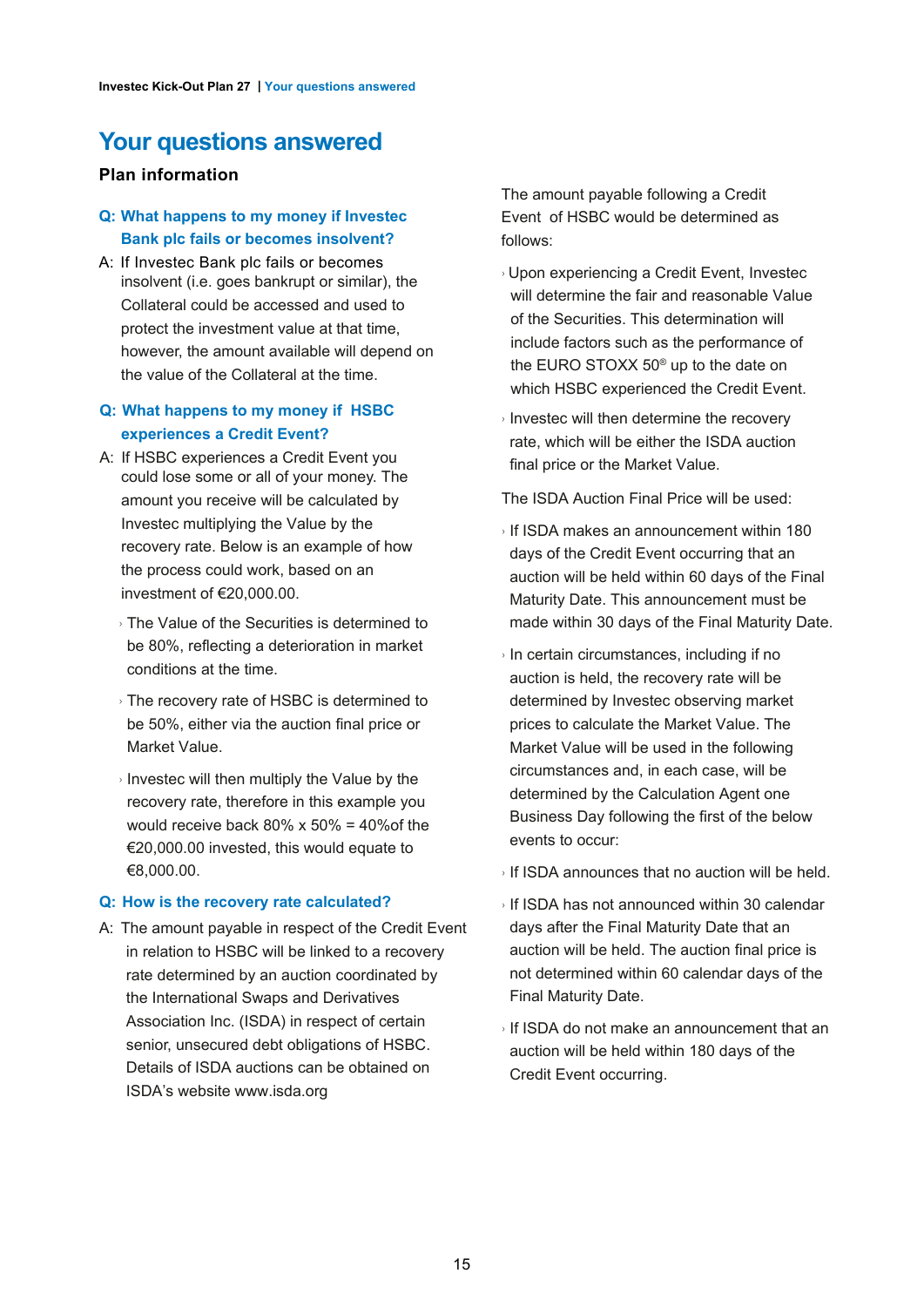## **Your questions answered**

#### **Plan information**

#### **Q: Where will my money be held before the Start Date?**

A: Prior to the Start Date your money will be held by the Plan Manager as Client Money. This means that your money will be held by us collectively with the funds of other investors.

#### **Q: What happens if I change my mind?**

A: If you decide to cancel, provided the Plan Manager receives written notice prior to the Start Date, the Plan Manager will return your initial investment without interest.

#### **Q: What happens if I cash in my investment early?**

A: The Plan is designed to be held for the full term. If you need to cash in your investment early, you may, however the Plan Manager cannot guarantee what its value will be at that point and it may be less than you originally invested. The Plan Manager will pay you the value of your investment in accordance with the prevailing market rate at that time, less any associated selling costs and transfer taxes, including stamp duty or stamp duty reserve tax to the extent applicable. The Plan Manager will charge an additional 0.5% administration charge of the full realised market value of your Plan (which may be more or less than the initial amount invested). The Plan Manager would need to receive an instruction from you in writing to process the early encashment of your investment. In the case of joint accounts, instructions from all parties will be required.

#### **Q: Are partial withdrawals allowed?**

A: No, partial withdrawals are not allowed.

#### **Q: Can I get a copy of the Base Prospectus?**

A: A copy of the approved Base Prospectus in relation to the Securities can be downloaded from www.investec.com/multiassetgroup or obtained upon request from Investec Bank plc, 30 Gresham Street, London, EC2V 7QP.

#### **Q: What happens if I die during the Plan Term?**

A: **Single applicants:** In the event of your death, the Plan will be administered in accordance with the instructions of your personal representatives, and/or as part of probate/ administration.

**Joint applicants:** For Plans invested in the name of husband and wife, the Plan will transfer automatically to the name of the surviving partner. For other joint applications, the Plan will be administered in accordance with the instructions of your personal representatives, and/or as part of probate/ administration. Any instruction to encash the Plan by a personal representative will be treated in the same manner as an instruction by the original investor.

#### **Plan maturity**

#### **Q: What happens at the Plan maturity?**

- A: Your funds will be returned to the designated account that you provided on page 13.
- **Q: What is the Issuer's credit rating?**
- A: The Issuer has a credit rating of A1 with a stable outlook (awarded 01 February 2019) as rated by Moody's. This means that Moody's is of the opinion that the Issuer is subject to low credit risk and is considered to be upper-medium investment grade. The Issuer has a credit rating of BBB+ with a negative outlook (awarded 01 April 2020) as rated by Fitch. For more information on the Issuer, please visit: www.investec.com.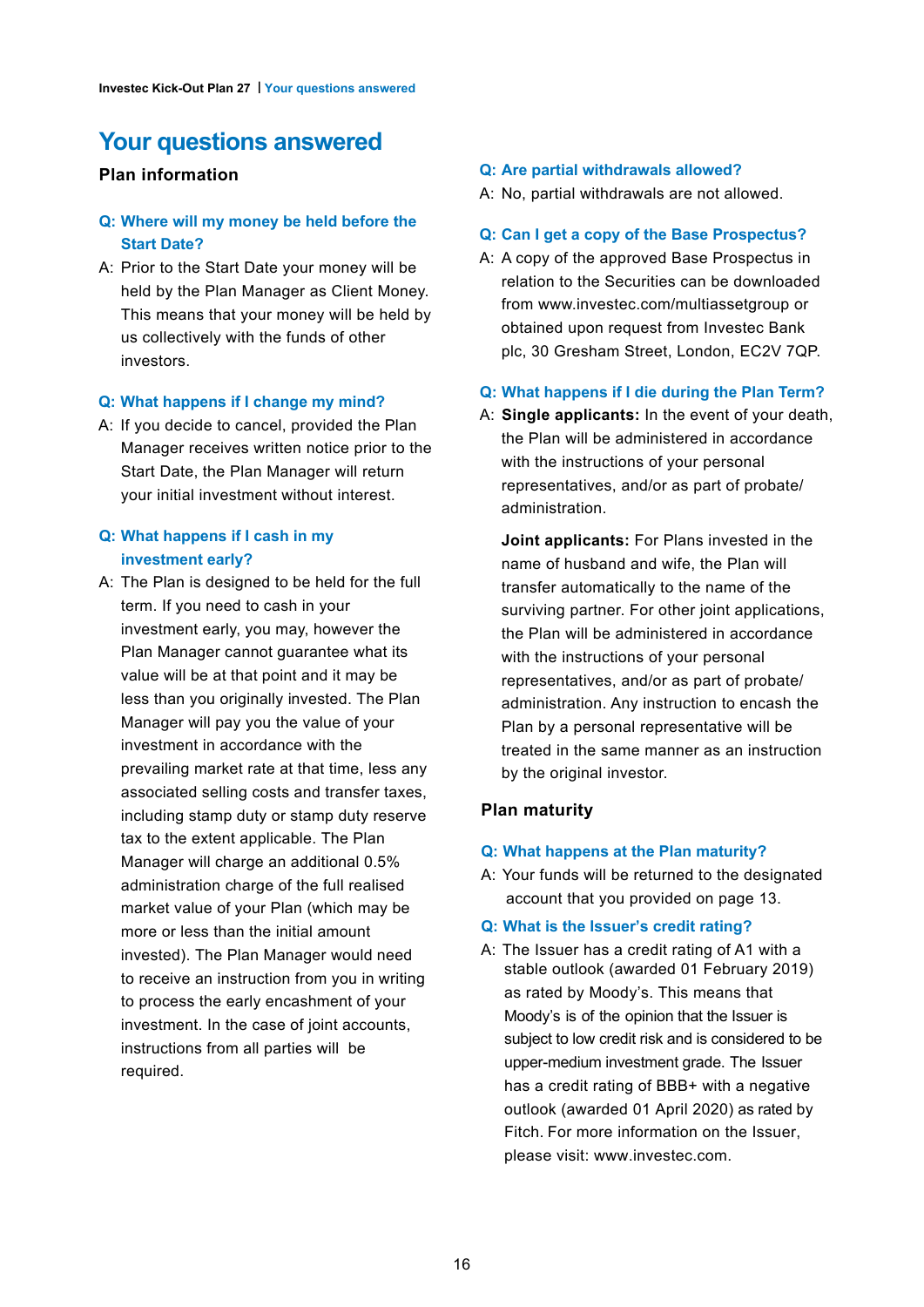#### **Q: What is the Credit Rating of HSBC?**

A: HSBC has a Credit rating of Aa3 from Moody's with a negative outlook. This means that Moody's is of the opinion that HSBC is high quality and subject to very low credit risk. HSBC has a Credit Rating of AA- from Fitch with a negative outlook This means that Fitch is of the opinion that the HSBC has a very high credit quality and indicates that expectations of default risk are currently very low and that HSBC's capacity for payment of its financial commitments is considered to be very strong and not significantly vulnerable to foreseeable events. HSBC has a Credit Rating of A+ from S&P with a stable outlook. This means S&P consider HSBC is somewhat more susceptible to the adverse effects of changes in circumstances and economic conditions than higher rated entities. However, its capacity to meet its financial commitments is still strong.

#### **Q: What is the relevance of credit ratings?**

A: Credit ratings are assigned by companies known as rating agencies and are reviewed regularly. They can go up or down at any point in response to changes in the financial position of the institution in question. Credit ratings are only one way to assess the likelihood that an institution will be able to pay back any monies owed. Institutions with better credit ratings should be less likely to go bankrupt than institutions with worse credit ratings, although this has not necessarily been the case over the last few years. Ultimately, however remote the likelihood of bankruptcy might be, the risk will always exist. To reduce this risk, we suggest that structured products are used as part of a broader portfolio and that investors diversify their structured product investments across a range of issuers.

#### **Q: What is the relevance of ratings outlooks?**

A: A rating outlook indicates the potential direction of a rating over the intermediate term, typically six months to two years. When determining a rating outlook, consideration is given to any changes in the economic and/or fundamental business conditions. An outlook is not necessarily a precursor of a rating change, and is often used to maintain the stability of long-term ratings. The outlook provides information to investors on the potential evolution of a rating, hence it increases the precision of the rating. For example, a positive outlook from Moody's, Fitch or S&P means that a rating may be raised. A negative outlook means that a rating may be lowered, and a stable rating means that a rating is not likely to change.

#### **Charges and fees:**

#### **Q: What are the charges?**

A: Investec Europe Limited as Plan Manager and Investec Bank plc as Issuer will incur costs and charges in relation to the Plan and issuance of the notes. No charges or fees are taken away from your initial investment (100% of your investment is allocated to the Plan) or your potential return, and there are no annual management charges, so any returns are based upon the full amount you invest into the Plan. The Plan Manager will receive a payment of 3.75% (or €750 based on an investment of €20,000) from the Issuer of which 1.5% (or €300 based on an investment of €20,000) will be retained to cover product design, ongoing administration and customer reporting, custody, marketing and structuring and 2.25% (or €450 based on an investment of €20,000) will be paid to your authorised intermediary. If you, at your own discretion, terminate your investment early in accordance with the Clause 9.4 (Termination) of the Terms and Conditions the Plan Manager will charge an additional 0.5% administration charge (on the full realised market value of your Plan, which may be more or less than the initial amount invested).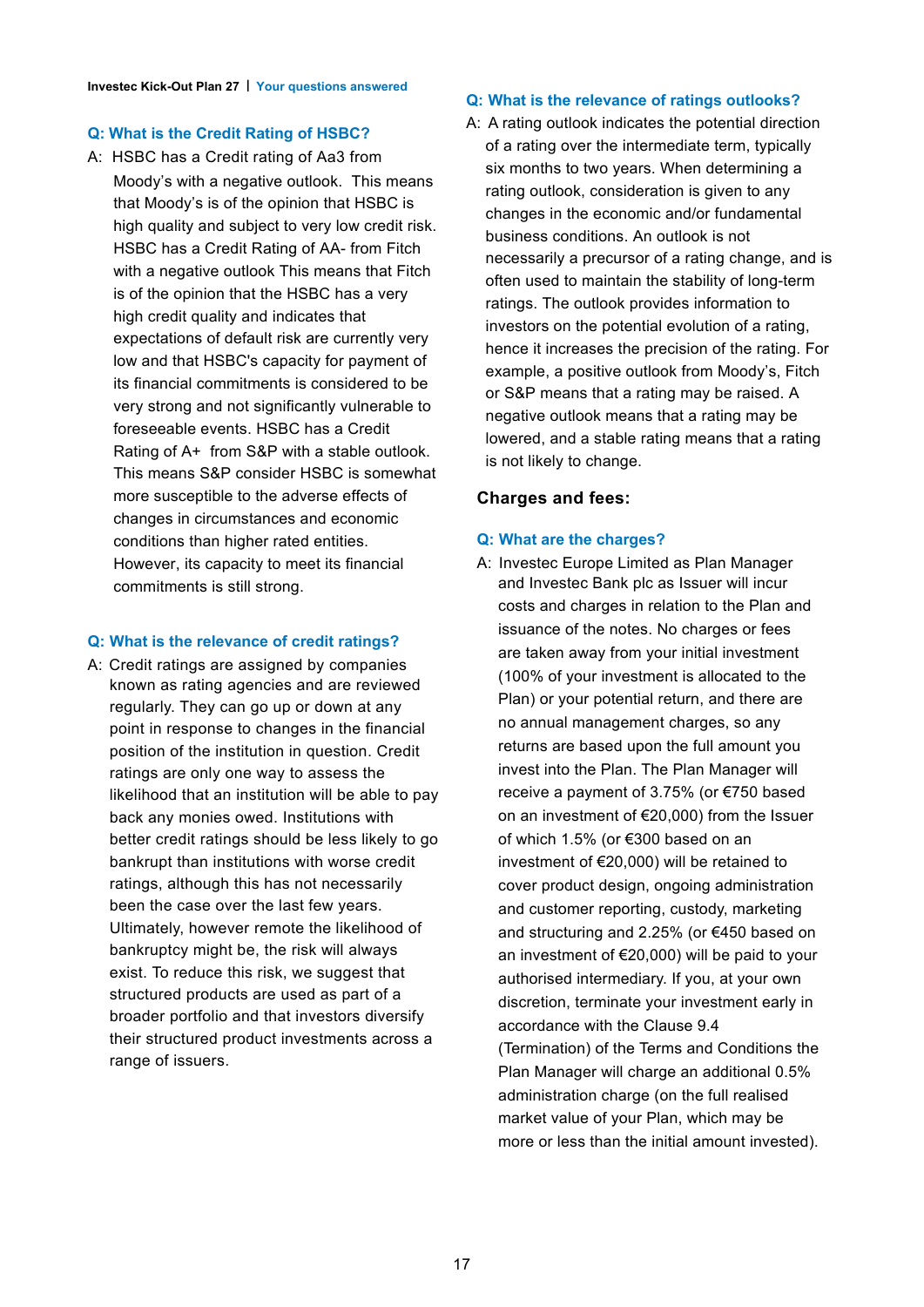#### **Tax**

The tax information below is intended to be general in nature and your own position may vary based on your personal circumstances. Tax rules and how they impact you may change at any time. Investec is not a tax adviser and you should seek advice from your financial or tax adviser based on your personal circumstances if you are unsure of the tax treatment of your investment, before you invest.

Maturity returns will be paid gross, with no tax related deductions or withholdings.

Maturity returns must be included in your tax return and assessed for tax therein.

**Warning: This document is based on our understanding of current tax law and practice which is subject to change without notice in both Ireland and the UK.**

**Warning: Investors should satisfy themselves independently of the taxation treatment of the Plan, particularly in relation to Revenue reporting requirements and implications for non-disclosure in their own personal circumstances.**

#### **Compensation**

#### **Q: What investor compensation is applicable?**

- A: In accordance with Section 38 (1) of the Investor Compensation Act, 1998 (the "ICA"), Investec Europe Limited wishes to inform actual and intending clients of the following information concerning investor compensation:
	- (a) that the ICA provides for the establishment of a compensation scheme and the payment, in certain circumstances, of compensation to certain clients (known as eligible investors) of authorised investment firms, as defined in the ICA;
	- (b) that the firm is a member of that compensation scheme;
- (c) that compensation may be payable where money or investment instruments owed or belonging to clients and held, or in the case of investment instruments, administered or managed by the firm, cannot be returned to those clients for the time being and there is no reasonably foreseeable opportunity of the firm being able to do so;
- (d) that a right to compensation will arise only:
	- (i) If the client is an "eligible investor", as defined in the ICA;
	- (ii) If it transpires that the firm is not in a position to return client money or investment instruments owed or belonging to clients of the firm; and
	- (iii) To the extent that the client's loss is recognised for the purposes of the ICA;
- (e) that where an entitlement to compensation is established, the compensation payable will be the lesser of:
	- (i) 90 per cent of the amount of the client's loss which is recognised for the purposes of the ICA; or
	- (ii) Compensation of up to EUR20,000. Details of these limits and eligibility under the ICS are available from us on request or at the ICS's official website at: www.investorcompensation.ie.

#### **Investor information**

#### **Q: To whom is this investment available?**

- A: This investment is only available to Irish residents:
	- (a) Personal customers (aged 18 or over) whether in their own name or joint names.
	- (b) Pension funds, companies and other institutions/entities may also invest in the Plan.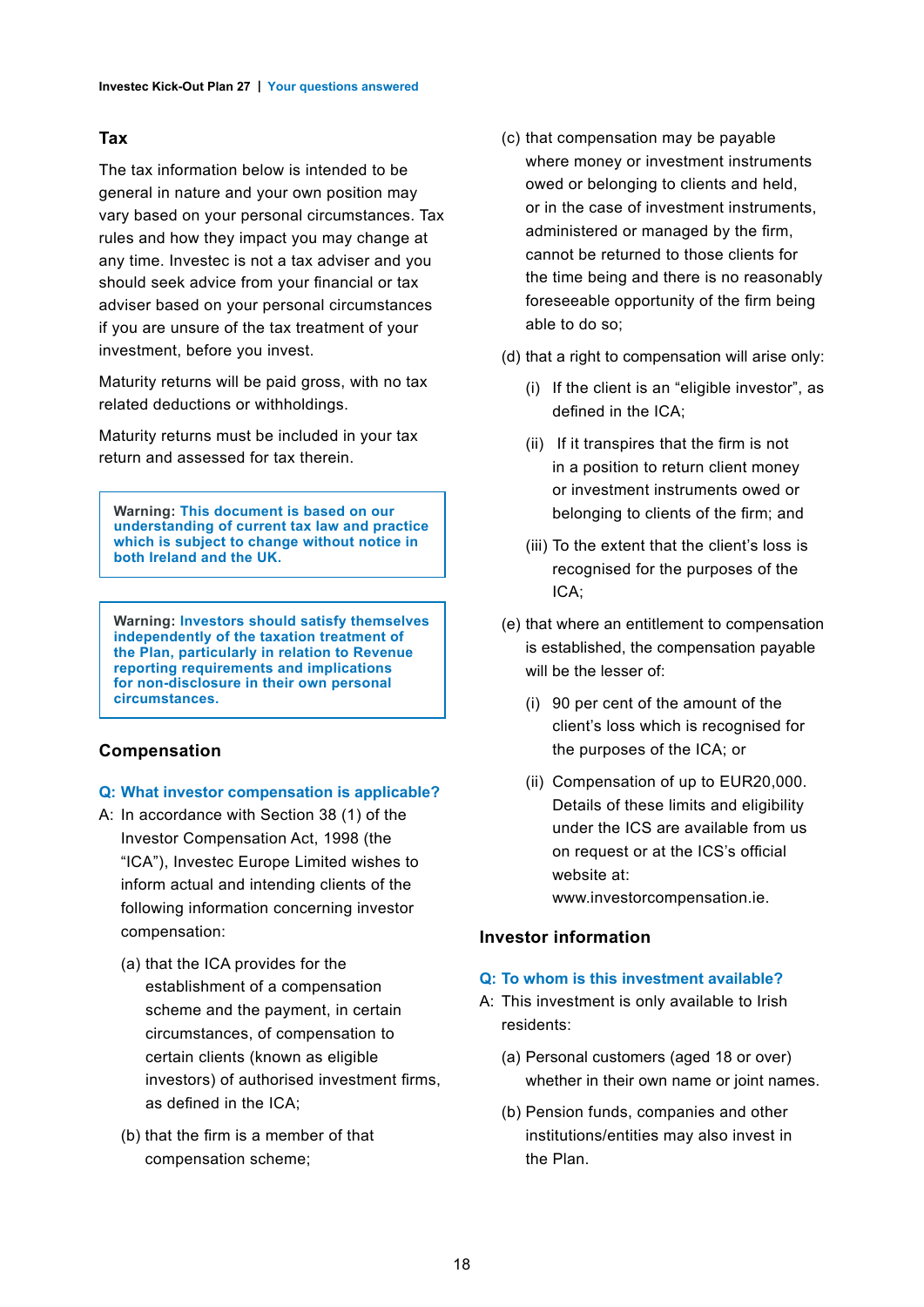#### **Q: What is my customer category?**

A: We will treat you as a retail client for the purposes of MiFID. This means you will receive the highest level of MiFID protection. Please note that this classification only applies with respect to investment in this product. You may request to be treated as a professional client however, if you do so, you will lose many of the protections afforded to retail clients under MiFID.

#### **Q: How will you keep me informed?**

A: After the start of the investment, following the purchase of the Securities in respect of your investment, we will send you an opening statement showing your holdings in your investment. Thereafter, we will send you a statement quarterly.

#### **Q: How do I complain?**

A: Any complaint about the sale of this Plan should be made to your authorised intermediary via whom you invested in the Plan. A complaint about any other aspect of this Plan should be made to the complaints function at Investec Europe Limited, The Harcourt Building, Harcourt Street, Dublin 2 or complaints@investec.ie. Any complaints or concerns relating to your investment will be investigated thoroughly and in accordance with the Plan Manager's complaints policy. Details of the complaints policy are available on request from the Plan Manager. If you are dissatisfied with the outcome of the Plan Manager's efforts to resolve your complaint, it is possible that you may be able to refer your complaint to the Financial Service Ombudsman's Bureau, 3rd Floor, Lincoln House, Lincoln Place, Dublin 2.

Lo call: 1890 88 20 90; Telephone: (01) 6620899; Fax: (01) 662 0890; e-mail: enquires@financialombudsman.ie

#### **Q: What should I do if I have more questions?**

A: It is essential that you only invest in the Plan if you fully understand the features and associated risks. Where you have unanswered questions you should seek advice from your authorised intermediary. You may also wish to seek other independent advice, for instance independent financial, taxation or legal advice. Your relationship with the Plan Manager will be on an Execution-Only basis. This means that the Plan Manager is not, and will not, be giving you financial, legal or taxation advice. The Plan Manager has not sought and will not be seeking information from you in respect of your financial history and investment objectives and has not sought and will not be seeking to determine the suitability and appropriateness of this investment for you.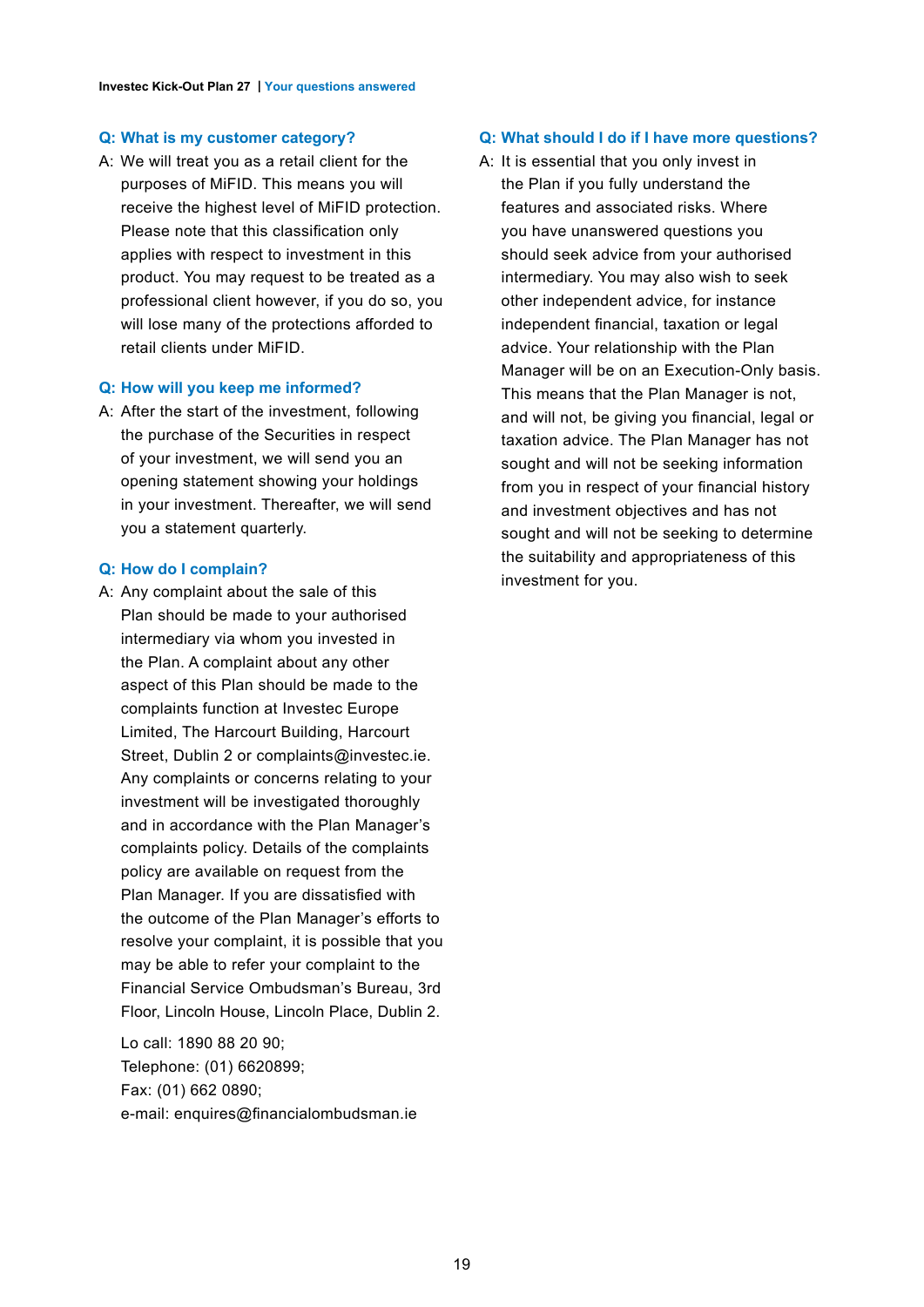## **Terms & Conditions**

#### Definitions

'Application Form' means the application form in respect of the Plan.

'Base Prospectus' means the Impala Bonds Programme dated 18 July 2019 as supplemented from time to time.

'Business Day' means any day on which the Exchange and each Related Exchange is scheduled to be open for trading for its regular trading sessions, subject to such Business Day not being a Disrupted Day.

'Calculation Agent' means Investec Bank plc acting as calculation agent.

'Client Money' means money held in accordance with the Central Bank of Ireland's Client Asset Requirements or S.I number 604 of 2017.

'Central Bank of Ireland' is the Irish financial regulator.

'Closing Date' means 19 June 2020, which may be extended at the Plan Manager's discretion.

'Credit Event' means HSBC becomes insolvent, defaults on its payment obligations, experiences a restructuring of its debt obligations in a manner that is detrimental to creditors, or is the subject of governmental intervention.

'Collateral' means Government debt, cash and/or securities issued by HSBC.

'Disrupted Day' means any Business Day on which a relevant Exchange or any Related Exchange fails to open for trading during its regular trading session or on which a Market Disruption Event has occurred on any day that, but for the occurrence of a Disrupted Day, would have been the Start Date, an averaging date, a Valuation Date, a potential exercise date, a Kick-Out Date or an expiration or termination date.

'EURO STOXX 50® ' means the EURO STOXX 50® Index. The Plan is not in any way sponsored, endorsed, sold or promoted by STOXX Ltd. If the EURO STOXX 50® is unavailable at any point, a suitable alternative index benchmark may be used as a reference for the Plan at Investec's discretion or, alternatively, the Securities may be amended or redeemed early, potentially resulting in you getting back less than the amount you originally invested. See below link to contingency plan for here https://www.stoxx.com/ document/Resources/Methodology/Rulebooks/ Policy13-IndexTransition.pdf

'Exchange' means the EUREX Exchange.

'Execution Only' means the Plan Manager has not sought, and will not be seeking, information from you in relation to your experience and knowledge, your financial knowledge and investment objectives, and will not be determining the suitability or appropriateness of an investment in the Plan for you; instead, the Plan Manager will be relying on recommendations in this regard from your financial adviser. Your relationship with the Plan Manager will be Execution-Only.

'FCA' means the UK Financial Conduct Authority (website: www.fca.gov.uk).

'Final Index Level' means the closing level of the EURO STOXX 50® on 26 June 2026.

'Final Maturity Date' means 10 July 2026.

'Final Valuation Date' means 26 June 2026.

'Fitch' means Fitch Ratings.

'FSCS' means the UK Financial Services Compensation Scheme.

'HSBC' means HSBC Bank plc.

'Initial Index Level' means the closing level of the EURO STOXX 50® Index on the Start Date.

'Investec' means Investec Europe Limited.

'Issuer' means Investec Bank plc as issuer of the **Securities** 

'Kick-Out Dates' means each of 28 June 2021, 27 June 2022, 26 June 2023, 26 June 2024 and 26 June 2025

'Kick-Out Level' for each year means the closing levels of the EURO STOXX 50® Index for the relevant Kick-Out Date.

'Market Disruption Event' means in respect of a share or an Index, the occurrence or existence on a Business Day of (i) a trading disruption at any time, or (ii) an exchange disruption, at any time during the one hour period that ends at the relevant valuation time, or (iii) an early closure of the Exchange or Relevant Exchange(s), which the Calculation Agent acting in good faith and in a commercially reasonable manner determines is material. If any Valuation Date is a Disrupted Day, the Valuation Date shall be the first succeeding Business Day that is not a Disrupted Day, unless each of the eight scheduled Business Days immediately following the original Valuation Date is a Disrupted Day, in which case, the Calculation Agent acting in good faith and in a commercially reasonable manner and in accordance with prevailing market practices shall determine the level of the relevant Index or indexes, or value of the relevant shares.

'MiFID' means the European Union (Markets In Financial Instruments) Regulations 2017 (as amended from time to time).

'Moody's' means Moody's Investor Services Limited.

'Observation Period' means 29 June 2020 to 26 June 2026, both days inclusive.

'Plan' means the Investec Kick-Out Plan, comprising the Securities subscribed for, as specified in your Application Form(s).

'Plan Manager' means Investec Europe Limited which is authorised and regulated by the Central Bank of Ireland.

'Plan Objective' means the objective of securing the return described in the brochure to which these Terms and Conditions are attached.

'Plan Term' means the period from 26 June 2020 to 10 July 2026 both days inclusive.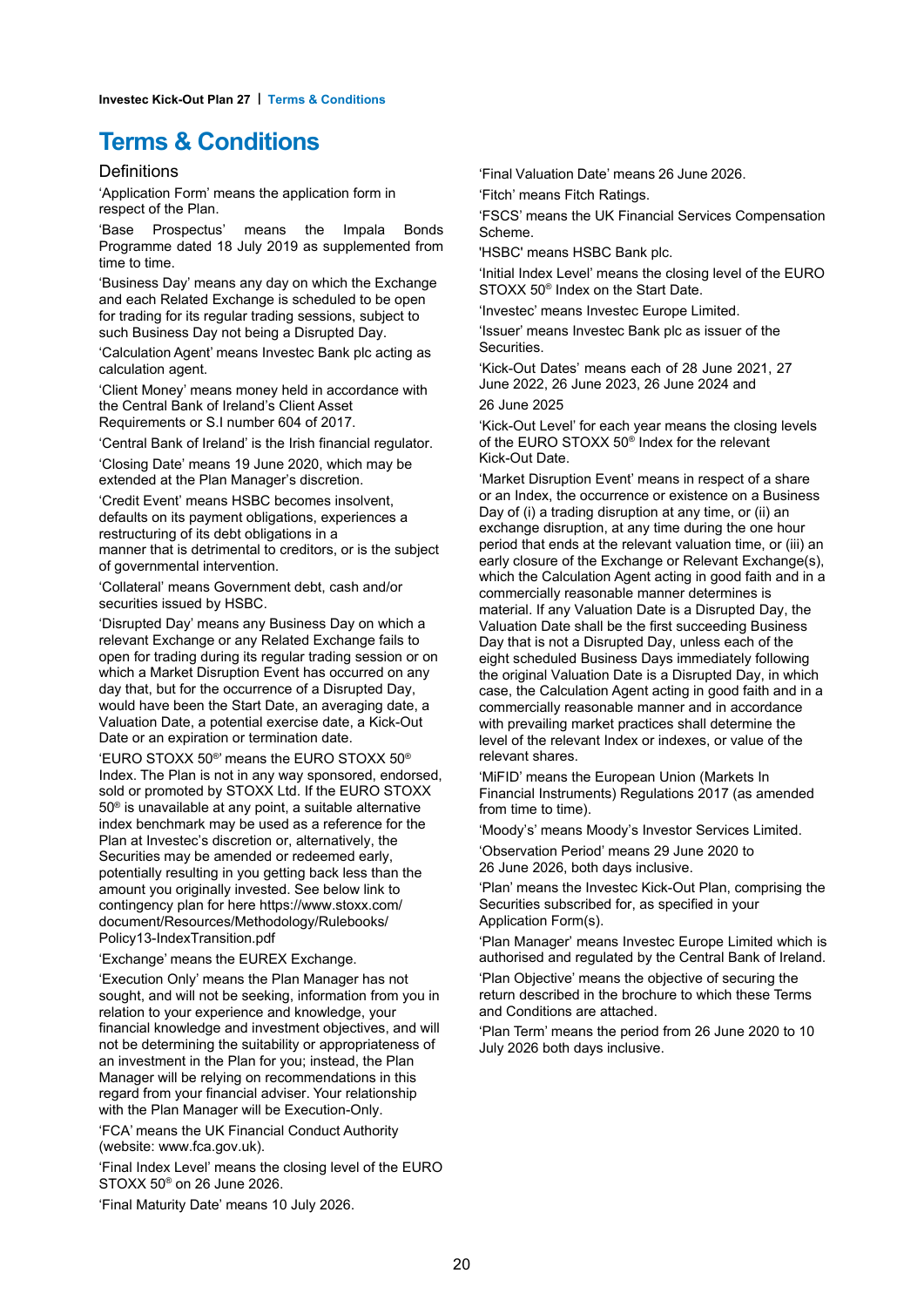#### **Investec Kick-Out Plan 27 | Terms & Conditions**

'Related Exchange' means each exchange or quotation system where trading has a material effect (as determined by the Calculation Agent on the overall market for futures or options contracts relating to the EURO STOXX 50® , including any transferee or successor to any such exchange or quotation system or any substitute exchange or quotation system to which trading in futures or options contracts relating to the EURO STOXX 50® has temporarily relocated (provided that the Calculation Agent has determined that there is comparable liquidity relative to the futures or options contracts relating to the EURO STOXX 50® on such temporary substitute exchange or quotation system as on the original Related Exchange.

'Securities' means the securities issued by Investec Bank plc, which the Plan Manager purchases and holds on your behalf under the Plan.

'Settlement Date' means 10 July 2026

'Start Date' means 26 June 2020.

'Third Country' means a country that is not in the European Economic Area as per S.I. 375 of 2017.

'U.S. Person' means a U.S. Person as defined in regulation S under the U.S. Securities Act of 1933, as amended.

'Valuation Date' means any day during the Plan Term where the Plan or the Securities are valued according to prevailing market conditions on that day.

'Value' means the fair market value of the Securities (expressed as a percentage of the par value including, but not limited to EURO STOXX 50® movements, volatility, interest rates and time to maturity but disregarding the effect of the insolvency of HSBC Bank plc.

The Plan Manager provides the Plan to you on the following Terms and Conditions (of which the Application Form is a part:

#### 1. Documentation Requirements

#### Anti-Money Laundering

In accordance with the Criminal Justice (Money Laundering and Terrorist Financing) Act 2010 (as from time to time amended) we need to establish proof of identity AND proof of current permanent residential address for each investor. The following documentation is required by the Plan Manager from personal investors so as to comply with these obligations:

#### • Proof of Identity

Certified copy of current passport or certified copy of drivers license for each person signing the application form certified by any of the following: a member of the Gardaí, Accountant, Solicitor, Authorised Intermediary, Bank or Building Society.

#### • Proof of address

Original or certified copy of a utility bill, bank statement or revenue documentation for each person signing the application form which must be less than 6 months old. Two separate documents verifying your address are necessary where Accounts are not opened in person.

#### PPS Numbers

In accordance with regulatory requirements, the Plan Manager is obliged to request customers to provide their tax reference number (PPS Number) together with suitable documentation to verify their PPS Number when they open an account. Suitable documentation would include a document issued by the Revenue Commissioners or the Department of Social and Family Affairs. Examples of suitable documentation would include a P60, Notice of Tax Credits, Payslip, Tax Assessment etc. Other documentation will be required for corporate, pension and charitable organisation applicants. Please refer to your financial advisor or the Plan Manager for more details.

Non-resident clients will be required to present verification of identity from a reputable financial institution in the client's country of residence. The Plan Manager will also require a non-resident declaration in this case.

Your relationship and investment with the Plan Manager is on an Execution-Only basis and your application must be via the authorised investment intermediary for whom you must complete a full fact-find to enable your intermediary to fulfil its obligations in assessing the suitability and appropriateness of an investment in the Plan for you.

#### 2. Cancellation Rights

2.1 You have the option to cancel your application to invest in the Plan prior to the Start Date. In order to cancel, written notice must be received by the Plan Manager prior to the Start Date marked for the attention of Financial Products Department, Investec Europe Limited, The Harcourt Building, Harcourt Street, Dublin 2, faxed to (01) 421 0593 or emailed to broker@investec.ie. If you do not exercise your right to cancel, you will only be able to exit the Plan in accordance with the early encashment procedures as stated in the Your Questions Answered section under 'What happens if I cash in my investment early'?

#### 3. Accounts

- 3.1 When the Plan Manager receives your investment, it will hold such monies as Client Money. In the event of the Plan Manager's insolvency, if those monies are still held with the Plan Manager you may be entitled to recover all or part thereof under the Investor Compensation Scheme however, if those monies have been invested you may not be able to claim if either the Plan Manager or the Issuer becomes insolvent. Further detail on the Investor Compensation Scheme is available from www.investorcompensation.ie
- 3.2 Except as stated below interest will not be paid on monies held within client money accounts.
- 3.3 You may be subject, depending on your personal circumstances, to Irish tax on any return paid.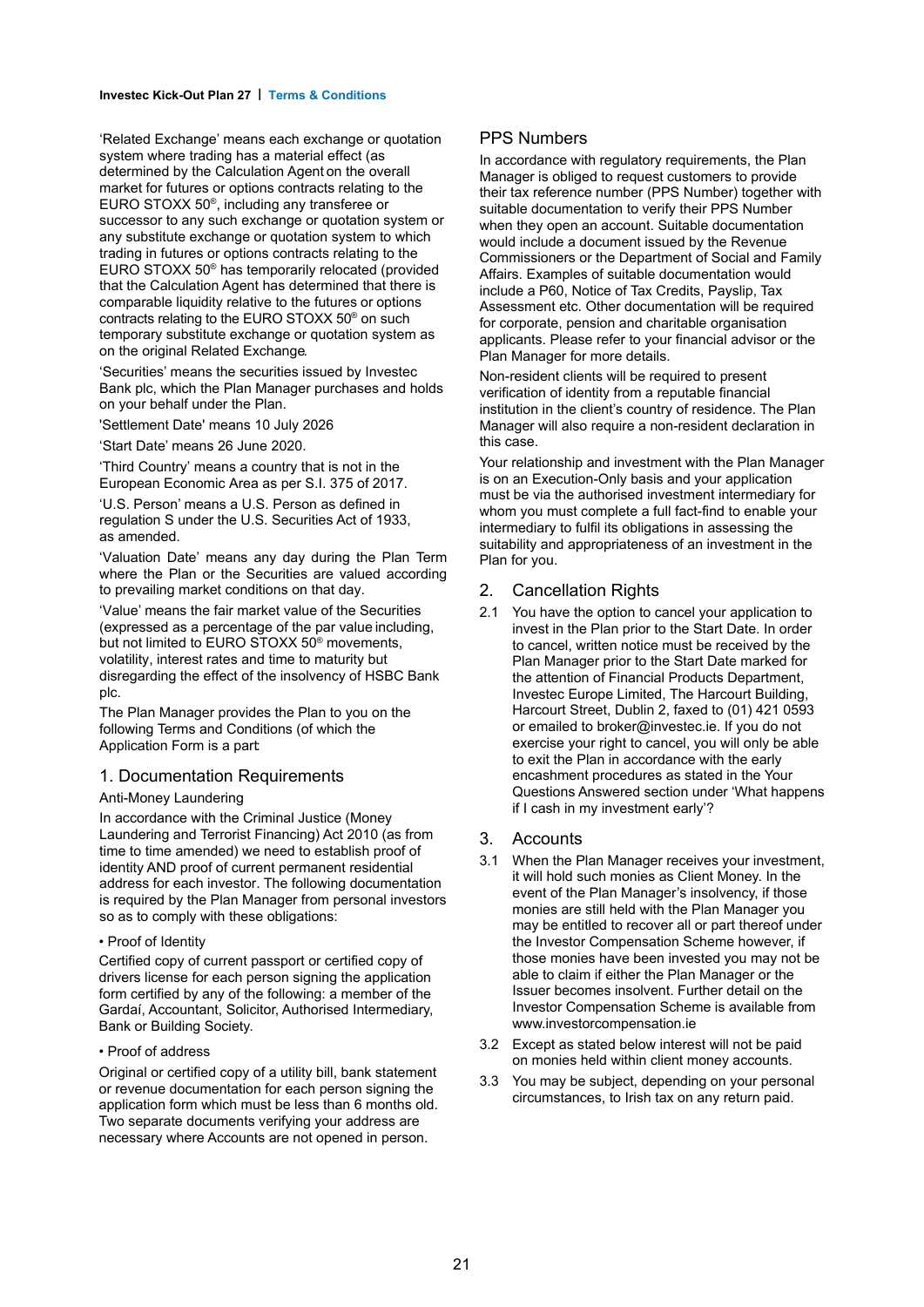#### 4. Maturity

- 4.1 Under the terms of the Plan, the Plan will mature after either 1, 2, 3, 4, 5 or 6 years. The Securities are structured so that the amount you are due to receive from your Plan is in accordance with the Plan Objective. Your financial advisor will contact you to inform you of your options at maturity and any action required by you. Your matured funds will be returned to the designated account you have provided on page 12 above. In the event of a Kick Out, funds will be returned to you 2 weeks after the relevant Kick Out date.
- 5. Purchase of Plan Securities
- 5.1 On the Start Date, the Plan Manager will purchase Securities for your Plan. The Securities will have been specifically structured to match the Plan Objective. The amount payable on redemption will be determined by reference to the percentage change (if any) of chargeable assets over the Securities' redemption period. Securities are purchased on your behalf and the Plan Manager will not be obliged to account for any interest earned pending settlement. Investment in the Plan will not commit your funds to any extent beyond the amount invested by you.
- 5.2 When the Plan Manager purchases and sells Securities in accordance with these Terms and Conditions, it will always be acting as your agent, and not as the agent of the Issuer.
- 6. Conflict of Interest
- 6.1 Occasions can arise where the Plan Manager, or one of its other clients, will have some form of interest in business which is being transacted for the Plan. The Plan Manager will take all appropriate steps to identify and manage, and make all reasonable efforts to avoid, conflicts of interest. When they cannot be avoided, the Plan Manager will ensure that a Customer is made aware of such conflicts and treated fairly and in accordance with the Plan Managers formal written conflicts of interest Policy. A copy of the Plan Manager's conflicts of interest policy can be obtained upon request from Investec Europe Limited, The Harcourt Building, Harcourt Street, Dublin 2.

#### 7. Registration and Custody

7.1 Your Securities will be held in a custody account with Investec Wealth and Investment Limited. and documents of title, if any, will be kept in the custody of Investec Wealth and Investment Limited. In the case of direct investments, you may, however, request that the Plan Manager arrange for your Securities to be held with a custodian other than Investec Wealth and Investment Limited and that documents of title, if any, be kept in the custody of such other custodian expressly nominated by you. The Plan Manager may, at its reasonable discretion, agree to such alternative custodial arrangements as it may determine from time to time without notice to you. Such documents of title shall not be lent to any third party and money may not be borrowed on your behalf against the security of those documents.

- 7.2 Unless alternative custodial arrangements are agreed as above, your Securities will be held collectively in an account with Investec Wealth and Investment Limited and, although the amount of Securities that you hold will be recorded and separately identified by the Plan Manager, your holding may not be identifiable by separate documents or certificates of title. Therefore, in the event of default, any shortfall in the Securities may be shared pro rata among all investors in the Plan whose Securities are held with Investec Wealth and Investment Limited.
- 7.3 In the event the United Kingdom leaves the European Union, your Securities will be held outside of the EEA. Client consent is required, which you have provided on page 13.

#### 8. Statements

8.1 The Plan Manager will supply you quarterly with a report on the value of your Plan held through your Account.

#### 9. Termination

- 9.1 The Plan Manager may terminate your investment in the Plan on one month's notice if you are in material breach of any of these Terms and Conditions, such as:
	- (a) If you fail to pay any money due; or
	- (b) If you have given us inaccurate information and, had we received accurate information, we would not have entered into the Plan with you.
- 9.2 The terms of the Securities may permit the Issuer to withhold, defer, reduce or even terminate payments in certain events including, but not limited to, illegality, force majeure or other events beyond the control of the Plan Manager, and as a result, you may receive less than you would otherwise have anticipated or may have to wait for the proceeds.
- 9.3 The Plan Manager may terminate the Plan at any time for any reasons including, but not limited to illegality, force majeure or other circumstances which would render it legally impermissible for you or us to carry out our respective obligations under these Terms and Conditions, provided the Plan Manager gives you a reasonable period of written notice as the situation dictates.
- 9.4 You may terminate any investment in the Plan at any time by giving written notice to that effect to your financial advisor and the Plan Manager. There may be a delay in realising the proceeds of your investment and there will be an administration charge as per the Charges and fees section in "Your questions answered". Early redemption may result in a loss of capital. There will be a restricted market in the sale of Securities.
- 9.5 Termination of the Plan or any investment in the Plan will not affect the settlement of any outstanding fees and will not affect any legal rights or obligations which may have already arisen or any provision of these Terms and Conditions which is expressly or by necessary implication intended to survive termination. On termination, the Plan Manager will promptly account to you for the proceeds of sale of the related Securities held through the Plan.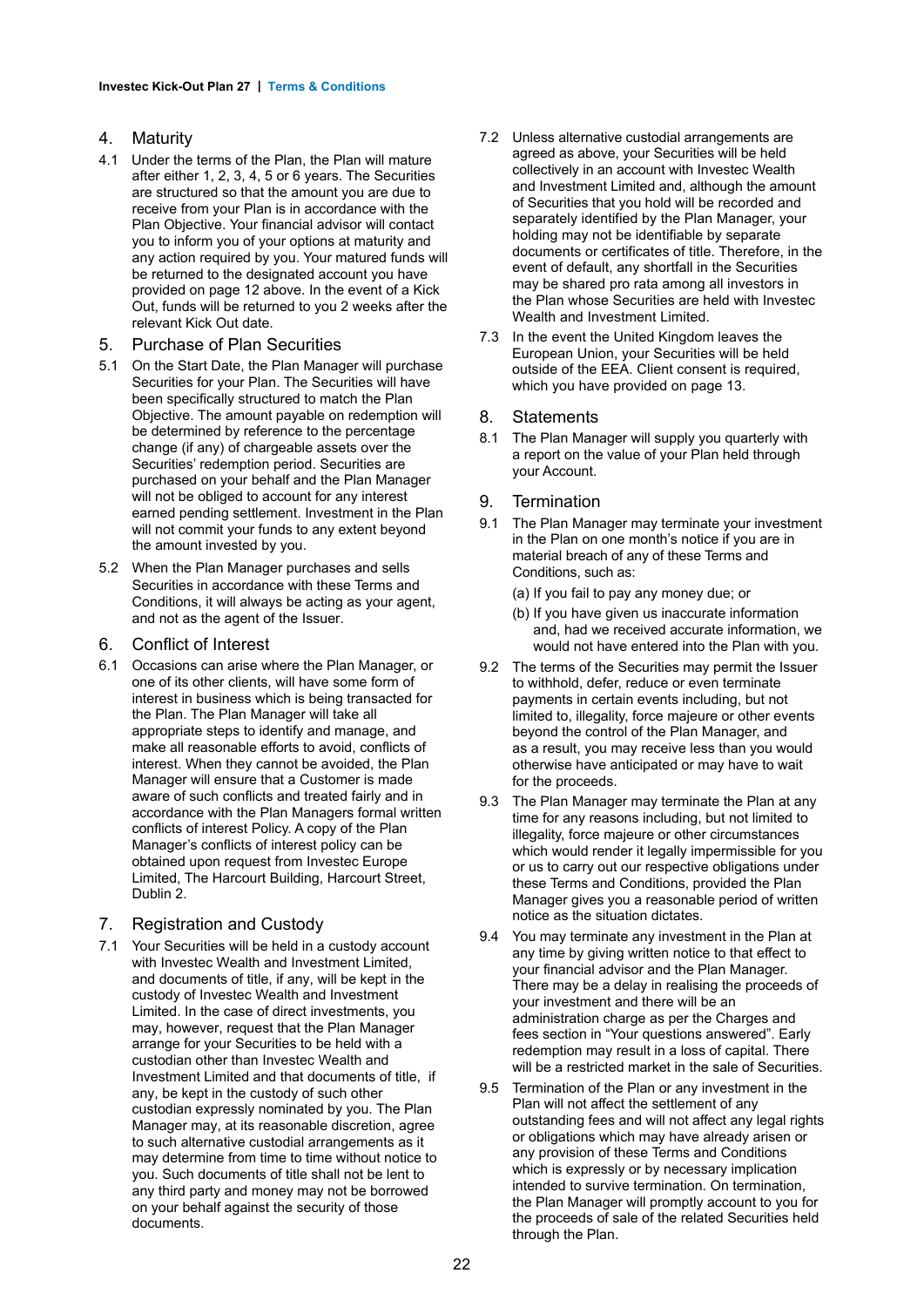#### 10. Charges

- 10.1 The returns which you are due to receive, in accordance with the Plan Objective, are net of all anticipated charges and expenses due to third parties (excluding any tax that you may be liable to pay, or charges we may reasonably require you to pay in respect of significant taxation changes). These charges are estimated to be not more than 3.75%, excluding any such tax or charges for taxation changes, but including commission paid to any financial adviser who arranged the investment. In addition we also factor in our Plan Manager fee. No other charges are anticipated. If you terminate your Plan before maturity, an administration charge of 0.5% of the full realised market value of your Plan (which may be more or less than the initial amount invested) will be charged by the Plan Manager, you may not get back the original amount invested. We will also deduct any associated selling costs and transfer taxes including stamp duty or stamp duty reserve tax to the extent applicable. Please note that it is possible that you will be liable to pay additional taxes or costs that are not paid, or imposed, by us.
- 11. Variation of Terms & Disclosure
- 11.1 The Plan Manager reserves the right to amend, vary or supplement these Terms & Conditions, during the Plan Term. This may be for one of the following reasons:
	- (a) due to a change in legal, regulatory or taxation requirements to which the Plan Manager is subject, or a change in the manner in which same are applied;
	- (b) to comply with an order of a court or other analogous authority;
	- (c) to make the Terms & Conditions fairer to you or to correct a mistake (provided that such a correction would not adversely affect your rights):
	- (d) to enable your Plan to be managed more effectively, or to provide you with additional options within your Plan.

Where possible you will be notified of any changes at least 30 days in advance of changes taking effect.

11.2 By accepting these Terms & Conditions, you authorise the Plan Manager to disclose all relevant particulars of your investment where the Plan Manager is required by law, regulation, court (or other arbitral) order, taxation authority or other supervisory or regulatory authority to do so.

#### 12. Exclusion of Liability

- 12.1 The Plan Manager will exercise due care and diligence in managing your Plan. However, the Plan Manager will not be liable to you:
	- (a) for any default, acts or omission by Investec Wealth and Investments Limited, or any securities depository with whom your Securities are deposited, or for any fraud, negligence or wilful default on the part of Investec Wealth and Investments Limited or any such securities depository or other third party;
- (b) for any loss, depreciation or fluctuation in the value of the Securities held within your Plan, except as a result of fraud, negligence or wilful default by the Plan Manager;
- (c) if the Plan Manager cannot carry out its responsibilities because of circumstances beyond its reasonable control; or
- (d) for the acts or omissions of any professional adviser who arranged your investment in the Plan.

The Plan Manager will exercise its authority under these Terms and Conditions in an appropriate way. However, whilst the Securities will be structured with a view to meeting the Plan Objective, the Plan Manager is unable to (and does not) guarantee that the Plan Objective will be met. You acknowledge that you have read and understood these Terms and Conditions and the risk factors set out in the brochure provided to you in connection with your Plan. In particular, you acknowledge that your entitlement under the Plan is dependent on the exact terms of issue of the Securities. These may contain provisions allowing for (a) adjustments to the timing of calculation of entitlements and (b) the termination of the Securities, including (without limitation) in circumstances where the Plan Manager is in default. No provision in these Terms and Conditions will operate so as to exclude or limit the liability of the Plan Manager and/or the Issuer to the extent that this would be prohibited by law.

#### 13. No Security over the Plan

13.1 The Securities must not be used as security for a loan or any other financial arrangements.

#### 14. Assignment

14.1 These Terms and Conditions shall be for the benefit of and binding upon Investec Europe Limited as Plan Manager and our respective successors and assigns. You shall not assign, charge or otherwise transfer or purport to assign, charge or otherwise transfer your rights or obligations under these Terms and Conditions or any interest in these Terms and Conditions, without our prior written consent, and any purported assignment, charge or transfer in violation of this clause shall be void. You agree and acknowledge that we shall be entitled at any time to assign, transfer, dispose of and/ or charge all or any of our rights and/or obligations under these Terms and Conditions without your consent.

#### 15. Telephone Recording

- 15.1 For your security and for training and monitoring purposes telephone conversations may be recorded. Please see section 15.4 of the General Terms and Conditions of Investec Europe Limited.
- 16. Communication
- 16.1 The Plan Manager will always communicate with you in English and may communicate with you using any means by which you communicate with us including face-to-face, through your online account, if applicable, by text, facsimile, email, telephone or in writing. It is your responsibility to advise the Plan Manager of any changes to your contact details.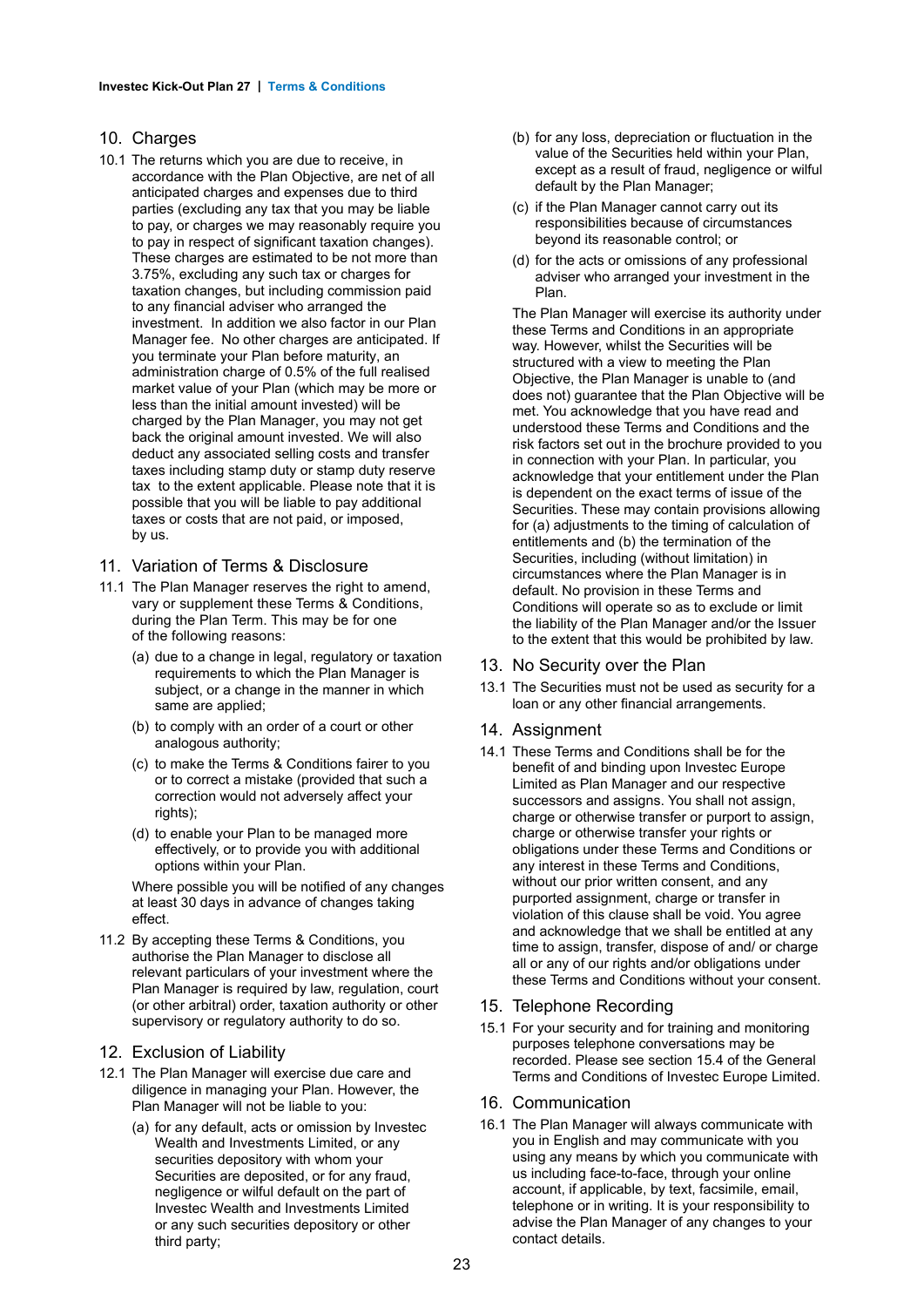#### 17. Force Majeure

in the performance of its obligations resulting from breakdown, failure or malfunction of any telecommunications or computer service, industrial disputes, failure of any third party to carry out its obligations, acts of governmental or supranational authorities, or any other event or circumstance whatsoever not reasonably within its control, the Plan Manager may be unable to fulfil its financial responsibilities in the market then your ability to realise your investment may be restricted and the Plan Manager shall not be liable or have any responsibility of any kind for any loss or damage you incur or suffer as a result. 17.1 In the event of any failure, interruption or delay

#### 18. No Restriction on Investment Services

- 18.1 Nothing in these Terms and Conditions shall restrict the Plan Manager's right to provide investment services to others.
- 19. Information
- 19.1 The information contained in the brochure and these Terms & Conditions is strictly for information purposes only. No party should treat any of the information as constituting investment advice in relation to the Plan or any other transaction.
- 19.2 To the extent of any inconsistency between these Terms and Conditions and the Investec Europe Limited General Terms and Conditions, these Terms and Conditions will prevail.

#### 20. Governing Law

- 20.1 These Terms and Conditions and all noncontractual obligations arising out of or in connection with them shall be governed by Irish law and will become effective on acceptance by the Plan Manager of your signed Application Form.
- 20.2 The issue of the Securities is governed by English law.

#### **United States:**

The Plan is not available to persons in the U.S. or to a U.S. Person as defined in this brochure.

#### **Important information**

This document is not a prospectus, but an advertisement. Investors should not subscribe for any investment in the Investec Kick-Out Plan Issue 27 except on the basis of information in the Base Prospectus.

• Dated 18 July 2019 as supplemented from time to time, relating to the Impala Bonds Programme of Investec Bank plc and the related Final Terms.

A copy of the approved Base Prospectus in relation to the Security can be downloaded from www.investec.com/ multiassetgroup or obtained upon request from Investec Bank plc, 30 Gresham Street, London, EC2V 7QP.

Investec Europe Ltd is authorised and regulated by the Central Bank of Ireland. Registered in Ireland (number 222173) with a registered office at The Harcourt Building, Harcourt Street, Dublin 2, D02F721. Investec Bank plc is member of the London Stock Exchange and Euronext Dublin. Registered in England Number 489604. Registered Office: 30 Gresham Street London EC2V 7QP.

#### Index provider disclosure

The EURO STOXX 50® is the intellectual property (including registered trademarks) of Stoxx Limited, Zurich, Switzerland, (the "Licensor"), which is used under licence. The Plan is in no way sponsored, endorsed, sold or promoted by the Licensor and neither of the Licensor shall have any liability with respect thereto.